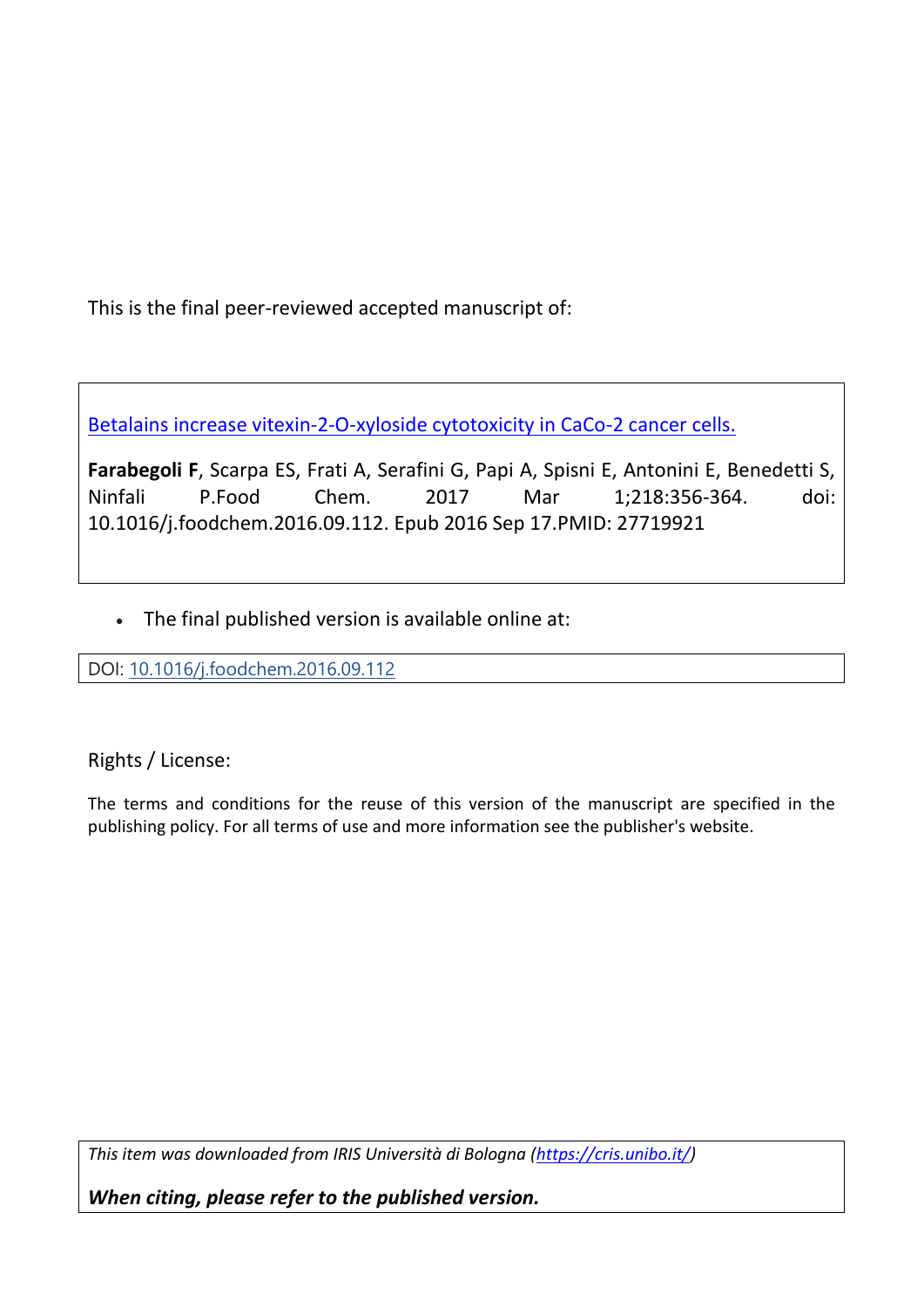**Betalains increase Vitexin-2-O-xyloside cytotoxicity in CaCo-2 cancer cells**

Farabegoli, F.<sup>a</sup>, Scarpa, E.S.<sup>b</sup>, Frati, A.<sup>b</sup>, Serafini, G.<sup>b</sup>, Papi, A.<sup>c</sup>, Spisni E.<sup>c</sup>, Antonini, E.<sup>b</sup>, **Benedetti, S.<sup>b</sup> , Ninfali, P.b\***

**<sup>a</sup>Department of Pharmacology and Biotechnology, University of Bologna, 40126 Bologna, Italy <sup>b</sup>Department of Biomolecular Sciences, University of Urbino "Carlo Bo", 61029 Urbino, Italy <sup>c</sup>Department of Evolutionary Biology, University of Bologna, 40126 Bologna, Italy**

\*Author to whom correspondence should be addressed; E-Mail: [paolino.ninfali@uniurb.it;](mailto:paolino.ninfali@uniurb.it) Tel.: +39 0722 305288; Fax: +39 0722 305324; Via Saffi 2, 61029 Urbino (PU), Italy.

## **Abstract**

Phytochemicals with anticancer activity are present in *Beta vulgaris*. We purified Vitexin-2-Oxyloside (XVX) from *Beta vulgaris* var. *cicla* L. (BVc) seeds, betaxanthins (R1) and betacyanins (R2) fractions from *Beta vulgaris var. rubra* L. (BVr) roots. Phytochemicals were combined and tested for cytotoxicity in CaCo-2 colon cancer cells. XVX was the most cytotoxic molecule, but the combination of XVX with R1 and R2 significantly protracted its cytotoxicity. Cytotoxicity was mediated by **an** intrinsic apoptotic pathway, as shown by an increase in Bcl2-like protein 4, cleaved Poly ADP-Ribosyl Polymerase 1 and cleaved Caspase 3 levels with a parallel decrease in antiapoptotic protein B-cell leukemia/lymphoma 2 levels. R1 and R2, used alone or coupled, were also able to reduced oxidative stress triggered by  $H_2O_2$  in CaCo-2. Moreover, Betalains dampened Cyclooxygenase-2 and Interleukin-8 mRNA expression after Lipopolysaccharide induction in CaCo-2, showing an anti-inflammatory action. Our results support the use of **an efficient nutraceutical** a cocktail of R1, R2 and XVX as a chemopreventive tool against colon cancer.

**Key words:** *Beta vulgaris*, vitexin-2-O-xyloside, betalains*,* antitumoral activity, CaCo-2 cancer cell line, nutraceutical products.

*This item was downloaded from IRIS Università di Bologna [\(https://cris.unibo.it/\)](https://cris.unibo.it/)*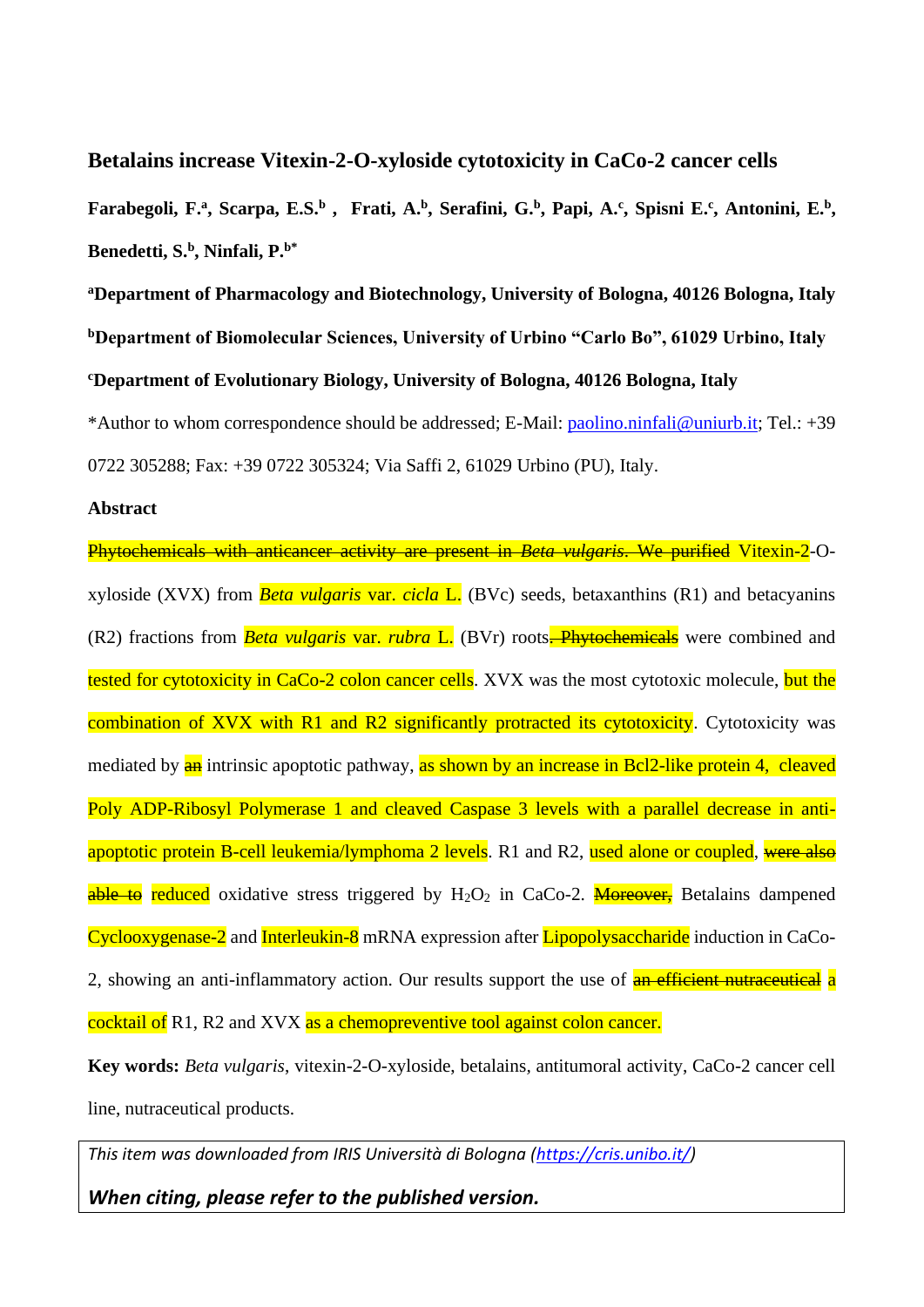#### **1.Introduction**

Swiss chard (*Beta vulgaris* var. *cicla* L.; BVc) and beetroot (*Beta vulgaris* var. *rubra* L., BVr) are vegetables of the *Chenopodiaceae* family, which have been part of the traditional western diet for ages. These vegetables have been used in folk medicine as a therapy for tumors of the digestive system, breast, prostate and uterus (Ninfali & Angelino, 2013).

From a nutritional standpoint, BVc is one of the most powerful antioxidant vegetable (Ninfali & Bacchiocca, 2003), due to the presence of a class of flavonoids derived from apigenin, namely vitexin, vitexin-2-O-glycoside, vitexin-2-O-rhamnoside and vitexin-2-O-xyloside (XVX). All these molecules, with the exception of XVX, are commercially available. XVX has been purified from hawthorn leaves (Ma, Liu, Xu, Yu, Zhang, & Liu, 2010) or BVc seeds (Gennari et al., 2011) and its cytotoxicity in cancer cell lines has been previously demonstrated (Ma et al., 2010). In addition, a synergistic cytotoxic effect of XVX in combination with epigallocatechin-3-gallate and isothiocyanates in colon cancer cell lines has also been reported (Papi et al., 2013).

The red beetroot (BVr) extract possesses relevant antioxidant activity (**Kugler et al., 2007**) thanks to a class of molecules grouped under the name of betalains, derived from betalamic acid (Stintzing et al., 2004). Betalains are subdivided into red-violet betacyanins and yellow betaxanthins: with the former showing a higher antioxidant activity than the latter, as shown by both ABTS and FRAP methods (Castellar, Solano, & Obon, 2012; Feugang, Konarski, Zou, Stintzing, & Zou, 2006; Kugler et al., 2007). After studying betalains and other natural food colorant, Reddy, Alexander-Lindo, & Nair (2005) showed that betacyanins inhibited lipid peroxidation and growth of several tumor cell lines. However, when combined with antocyanins, betacyanins were not able to inhibit the tumor cell growth, as well as the pro-inflammatory cyclooxygenase-2 enzyme, as the two molecules proved to be antagonistic (Reddy et al., 2005). Two isoforms of cyclooxygenase (COX) have been identified and referred to as COX-1 and COX-2. While COX-1 is constitutively expressed in tissues, COX-2 is

*This item was downloaded from IRIS Università di Bologna [\(https://cris.unibo.it/\)](https://cris.unibo.it/)*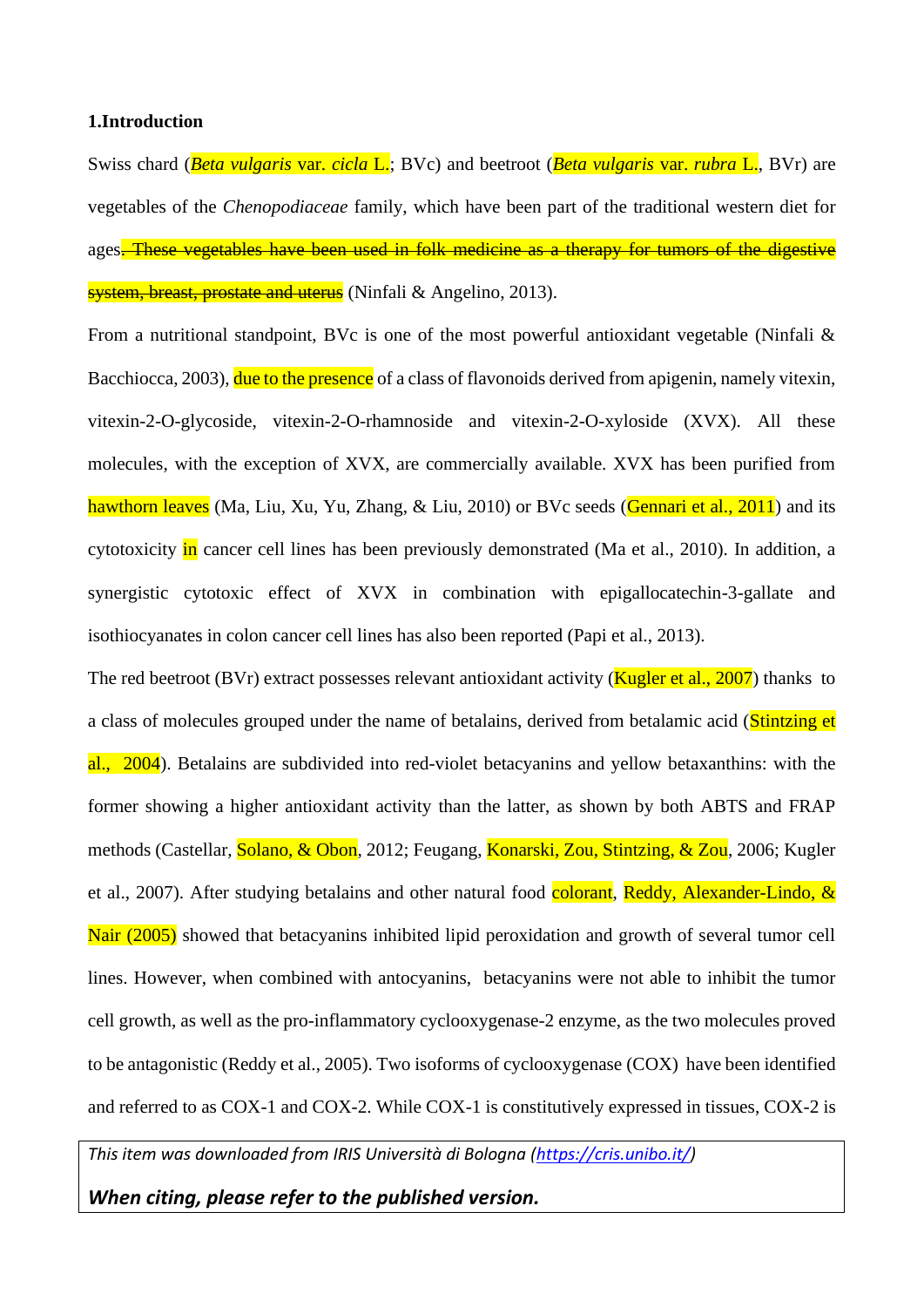an inducible isoform and its expression is up-regulated by cytokines, mitogens, growth factors and carcinogens (Schneider & Pozzi, 2011). COX-2 levels have been reported to increase dramatically in ulcerative colitis (Sheng, Shao, Morrow, Beauchamp, & Dubois, 1998) and colorectal cancer (CRC) (Hardy, Meltzer, & Jankowski, 2000). Genetic (Strillacci et al., 2010) and pharmacological (Schneider et al., 2011) inhibition of COX-2 has resulted in decreased incidence of primary and metastatic tumor growth, making COX-2 and its products ideal targets for **anti-neoplastic** therapy. Many natural compounds are able to inhibit COX-2 activity: resveratrol, epigallocatechin-3-gallate and tyrosol from olive oil extract (Schneider et al., 2011). Although most of the pro-tumorigenic activity of COX-2 is attributed to the generation of prostaglandin E2 (PGE2), other COX-2 derived products may also affect tumor development: prostaglandin F2α (PGF2α) and thromboxane (TxA2). High levels of PGE2 can increase **Interleukin-8** (IL-8) mRNA and protein production in colonic epithelial cells, contributing to the inflammation process in the gastrointestinal tract (Yu & Chadee, 1998). IL-8 is the principal inflammatory cytokine involved in the inflammation process, which can lead to the development of colon cancer (Lee et al., 2012). It is therefore important for human health to reduce inflammation by means of natural compounds contained in foods, such as betalains from red beetroot.

The betalain content of five red beetroot varieties was determined by Gasztonyi, Daood, Hájos, & Biacs (2001), who concluded that the red beet variety *Detroit* is one of the richest in pigment. Several medium pressure liquid cromatography (MPLC) methods have been used for purification of betalains from red beetroot (Račkauskienė, Pukalskas, Venskutonis, Fiore, Troise, & Fogliano, 2015). Betalains can be separated into betacyanins and betaxanthins in different stationary phases such as hydrophobic interactions and anion exchange resins (Stintzing, Conrad, Klaiber, Beifuss, & Carle, 2004). Higher purification grade and complete separation of betalains have been obtained using preparative high performance liquid chromatography (HPLC) techniques, but with low yields

*This item was downloaded from IRIS Università di Bologna [\(https://cris.unibo.it/\)](https://cris.unibo.it/)*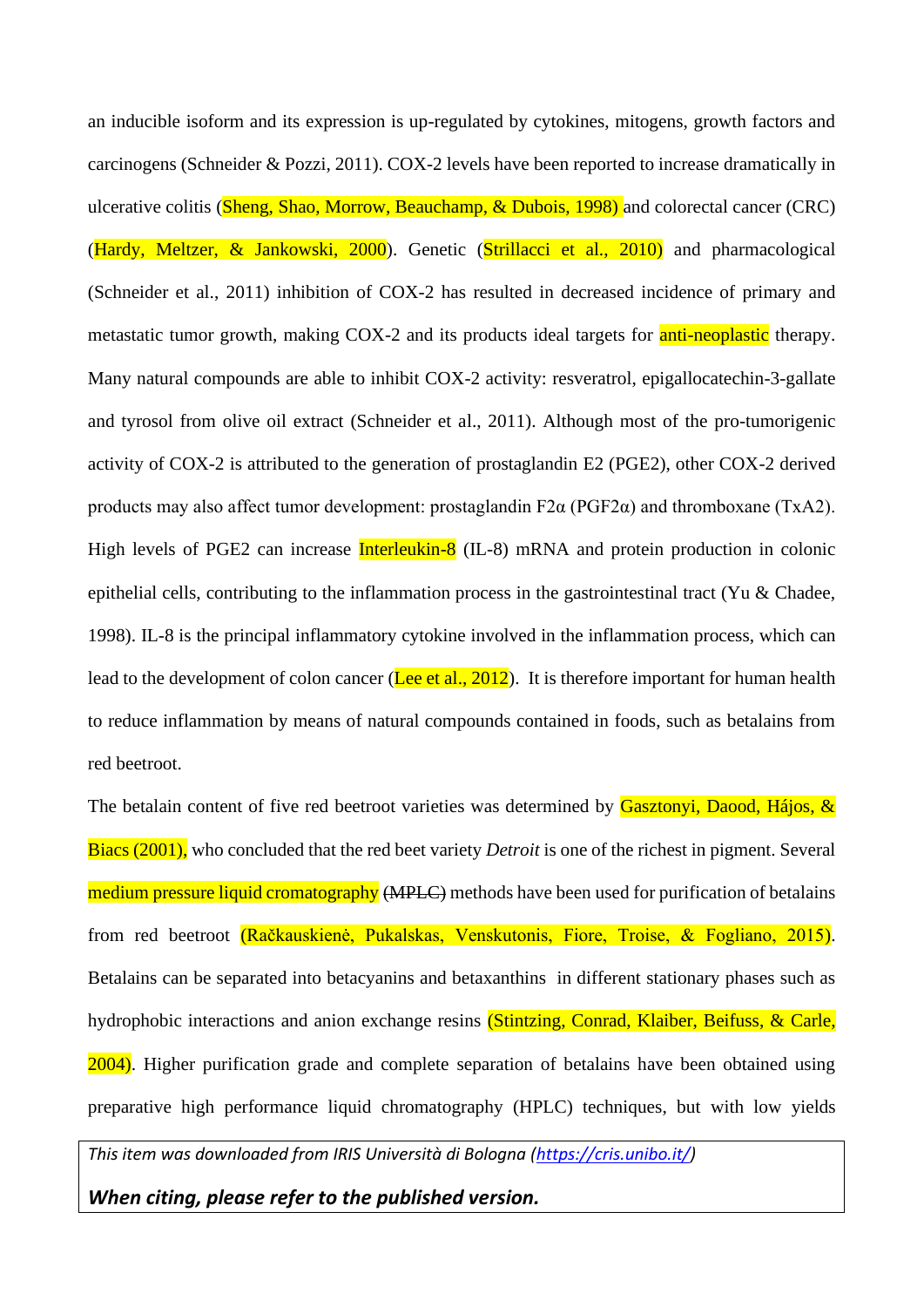(Kugler, Stintzing,  $& Carle, 2004$ ). The aim of this paper was to develop a simple scale up method for the purification of definite fractions of betacyanins and betaxanthins and to test their cytotoxic effect individually and in combination with  $XVX$  in CaCo-2 colon cancer cells, which are characterized by mutated TP53 gene and over expression of multi-drug resistance (MDR) proteins (Piccirillo, Filomeni, Brune, Rotilio, & Ciriolo, 2009).

### **2. Materials and methods**

## **2.1 Chemicals**

Ethanol and ethyl-acetate (analytical grade) were purchased from VWR International (Radnor, USA). Fluorescein sodium salt, 6-hydroxy-2,5,7,8-tetramethyl-2-carboxylic acid (Trolox), DMEM culture medium, foetal bovine serum (FBS), antibiotics, trypsin, water (LC-MS grade), acetonitrile (LC-MS grade) and formic acid (LC-MS grade) from **Sigma-Aldrich (St. Louis, USA)**. 2,2'-azobis (2amidinopropane) dihydrochloride (AAPH) was obtained from Polysciences, Inc. (Warrington, USA). Lipopolysaccharide (LPS) (Sigma-Aldrich, St. Louis, USA) was used at 1 µg/ml final concentration. This concentration did not affect cell viability (data not shown).

## **2.2 Plant material**

Seeds of BVc were obtained from Suba Seeds Company S.r.l. (Longiano, Italy). Seeds were identified by a lot number and the company ensured the quality and the homogeneity of the product. Seeds were stored at room temperature in a dry dark environment. Red beetroots (cv. *Detroit*) were cultivated in Castel Cavallino, Urbino (Italy). The beetroots were harvested at a stage of commercial harvest maturity, washed and 100 g of roots were used for the extraction of the betalains.

## **2.3 Preparation of XVX**

The compound was isolated from seeds of BVc (cv. *Bietola verde da taglio).* The extract from seeds was prepared by solid-liquid extraction with 70% ethanol in a Timatic extractor (Tecnolab S.r.l.,

*This item was downloaded from IRIS Università di Bologna [\(https://cris.unibo.it/\)](https://cris.unibo.it/)*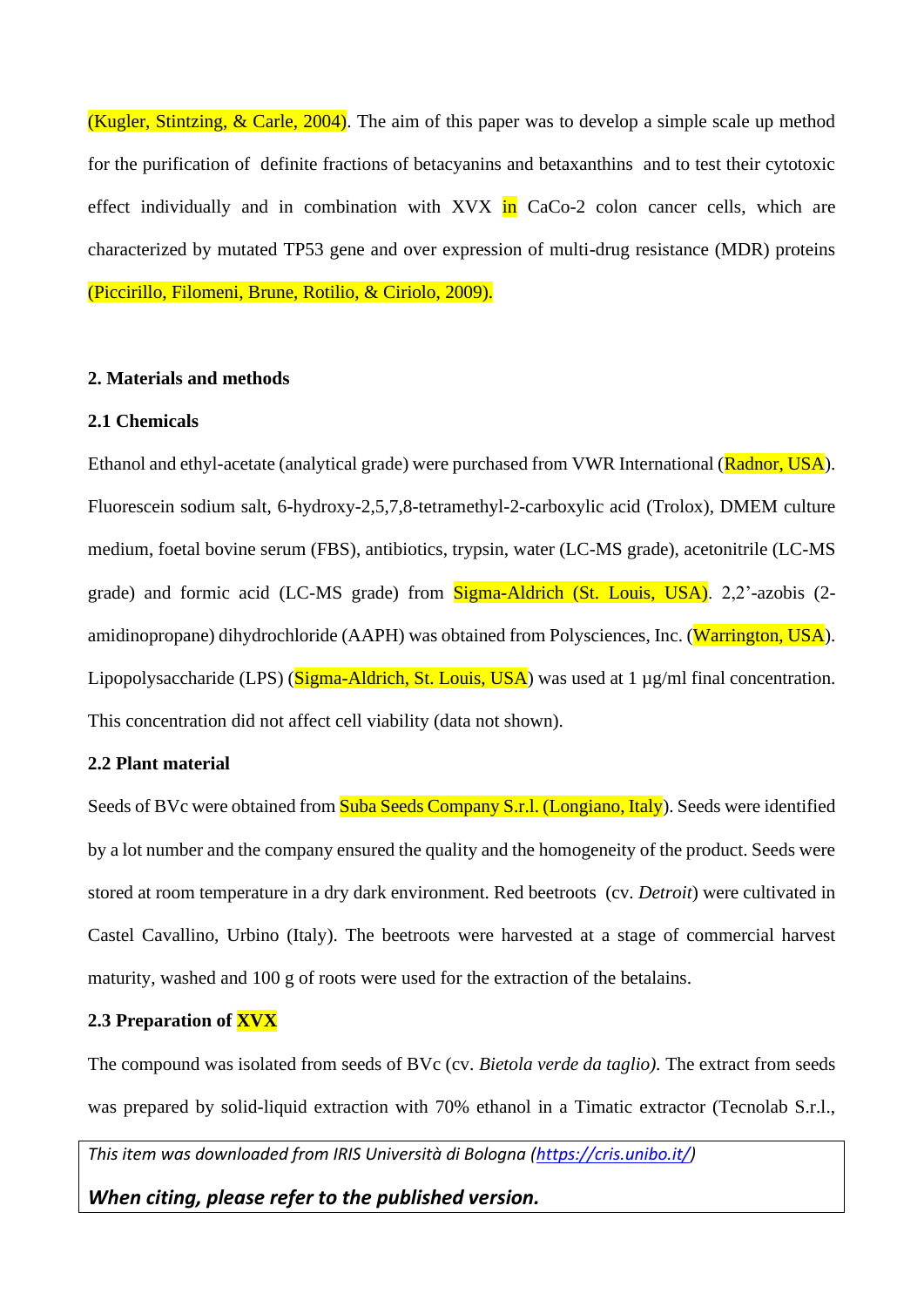Spello, Italy) and liquid-liquid extraction with ethyl-acetate, as previously reported (Gennari et al., 2011). Two chromatography columns were then applied: a Diaion HP-20 (Sigma-Aldrich, St. Louis, USA) and a Davisil C18 (**ALLTECH, Milan, Italy**), performed by means of a LC-Chromatograph AKTA Purifier 10 (**GE Healthcare Bio-Sciences AB, Uppsala, Sweden**) following the elution of **XVX** at 336 nm. The elution phase of the Diaion HP 20 was 30% ethanol, isocratic; an elution gradient composed by formic acid 0.05% (buffer A) and ethanol 60% (buffer B) was used for Davisil C18. Three phenol fractions were obtained: P1, P2 and P3. P1 did not contain XVX and was discarded, whereas P2 and P3, containing 95% and 70% of XVX, respectively, were stored. For all the experiments performed on cells, we used the P2 fraction only.

## **2.4 Purification of Betalains**

The beetroots were grated and extracted (1:10 w/v) with 70% ethanol in 10 mM  $\text{Na-acetate}$  buffer pH 5.0 for 2 h under stirring at +6 °C. The extract was filtered and concentrated by rotavap until reaching 10% of the initial volume, then subjected to liquid-liquid extraction with ethyl acetate. The remaining aqueous extract containing the betalains was lyophilized and stored at –80°C. Betalain subfamilies were isolated by means of a DEAE Sepharose fast flow (GE Healthcare Bio-Sciences AB, Uppsala, Sweden) column chromatography, performed by means of the LC-Chromatograph AKTA Purifier 10, (**GE Healthcare Bio-Sciences AB, Uppsala, Sweden**) as follows. The lyophilized extract (5 g) was suspended in 10 mM  $\overline{Na}$ -phosphate buffer pH 7.5 and loaded onto the column (5.0)  $\times$  30 cm). The separation of the betaxanthins from the betacyanins was achieved with a NaCl gradient from 0 to 0.5 M in 10 mM  $\overline{Na}$ -phosphate buffer pH 7.5. Betalains were assayed by reading the absorbance at 536 nm and 477 nm and using an extinction coefficient at 1% i.e.  $E^{1cm}$ <sub>1%</sub>=1120 at 536 nm for betacyanins and E<sup>1cm</sup><sub>1%</sub>=750 at 477 nm for betaxanthins (Chethana, Nayak, & Raghavarao, 2007; Nilsson, 1970). **Figure 1A** shows the chromatographic profile of the DEAE Sepharose fast flow column with the gradient applied for the elution of betalains. Three fractions were obtained and

*This item was downloaded from IRIS Università di Bologna [\(https://cris.unibo.it/\)](https://cris.unibo.it/)*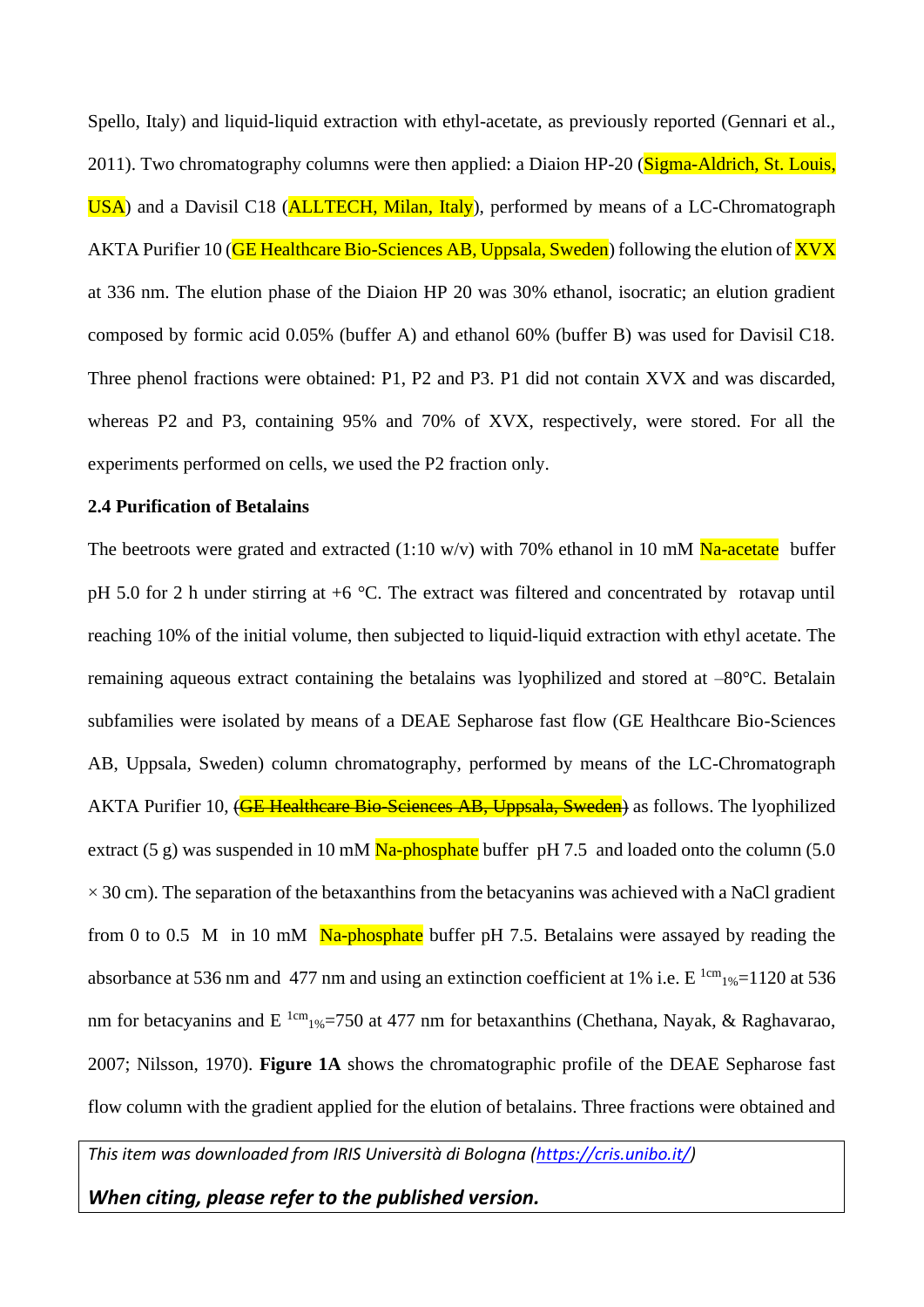labeled as R1, R2 and R3. After lyophilization, R1 was a yellow powder with maximal absorbance at 477 nm. R2 was a red powder with maximal absorbance at 536 nm, corresponding to betacyanins. R3 was found as a yellow pigment with spectra  $\lambda$  max at 330, 399 and 477 nm which indicated the presence of a betaxanthin together with flavonoids (Vulic et al., 2013). Since the components of R3 were unknown it was not used for cells treatments, waiting for its complete identification. Therefore, we proceeded with HPLC - diode array detector (DAD) analysis of R1 and R2, in order to characterize them for the cells treatments experiments.

#### **2.5 Analysis by HPLC-DAD**

Samples of the lyophilized betalains peaks R1 and R2 were dissolved into the mobile phase and analyzed by HPLC-DAD as reported (Cejudo-Bastante, Chaalal, Louaileche, Parrado, & Heredia, 2014). The HPLC was equipped with a Spherisorb ODS2 column (Waters Corporation, Milford, USA), with the dimensions of  $4.6 \times 250$  mm; the particle size was 5 µm. Standard and sample volumes were 20 µl. Separation of betalains was performed using 1% formic acid in water (solvent A) and methanol (solvent B). A linear gradient was applied starting from 0 to 10% B in 20 min, then from 10 to 30% B in 10 min, then from 30 to 100% B in 5 min. To re-establish the initial conditions, a linear gradient from 100% B to 100% A was used during 5 min. Detection was performed at 536 nm and 477 nm for red-violet and yellow pigments, respectively. **Figure 1B** shows the HPLC chromatogram of the beetroot crude extract, that evidenced 4 distinct peaks. The upper inset of **Figure 1B** shows the HPLC chromatogram of R1 presenting a main peak. R2 was found to be composed mainly by three betacyanins with maximal absorbance at 536 nm (**Figure 1B**, lower inset). The main peaks in R1 and R2 were identified by HPLC-ESI-MS.

The HPLC analysis of the  $XVX$  was performed on the same equipment with a gradient consisting into 0.01% acetic acid in water (solvent A) and methanol containing 0.01% acetic acid (solvent B).

*This item was downloaded from IRIS Università di Bologna [\(https://cris.unibo.it/\)](https://cris.unibo.it/)*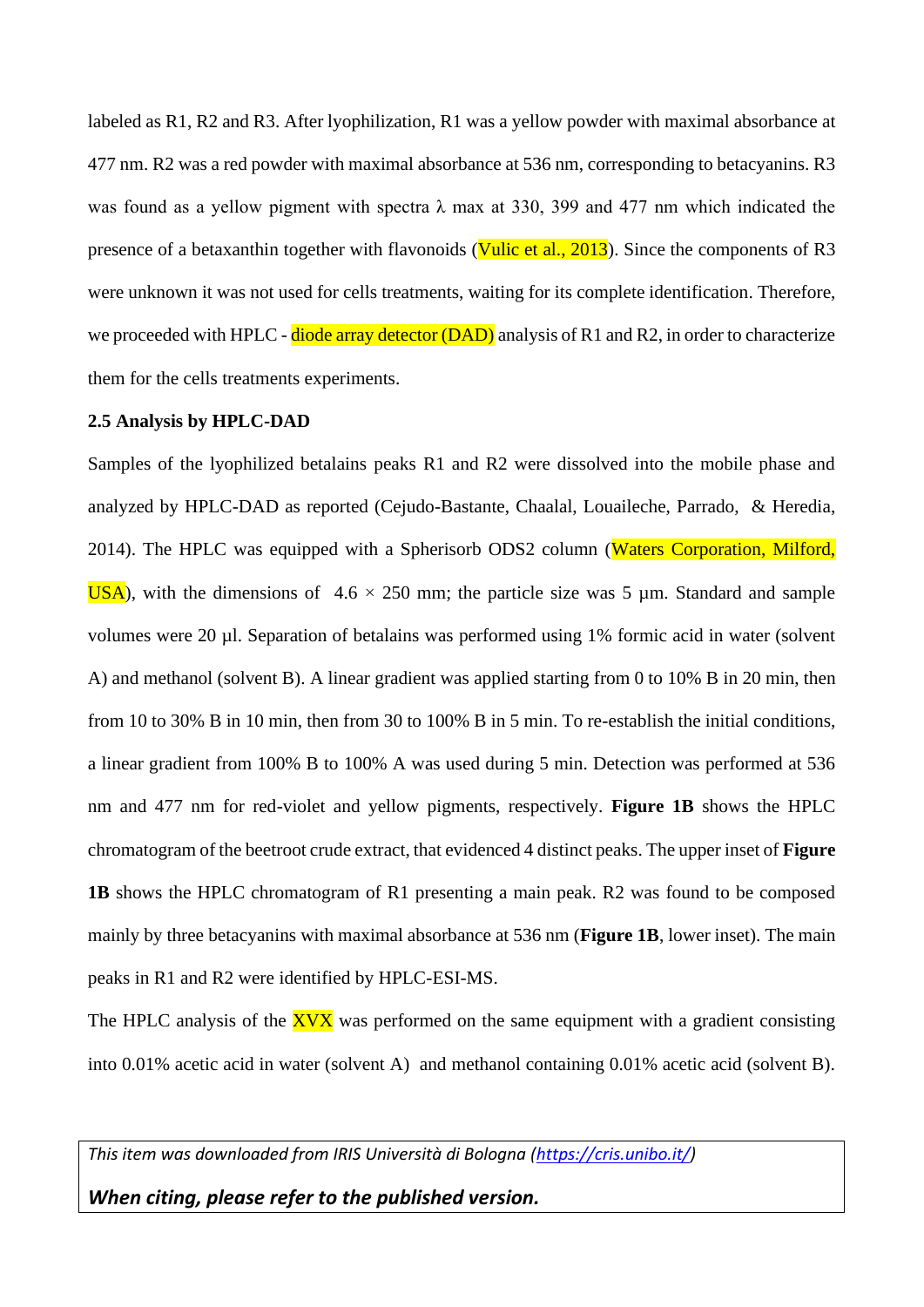The gradient was the following: from 0 to 60% solvent B in 45 min at 1 ml/min, then to 100% B in 5 min.  $\overline{X}V\overline{X}$  was identified using a purified standard available in our lab (Gennari et al., 2011).

### **2.6 HPLC-ESI-MS**

A Series 200 Micro Pump HPLC system (Perkin Elmer, Norwalk, USA) was equipped with an API 150 EX (Applied Biosystems, Inc., Foster City, USA) mass spectrometer with an electrospray ionisation (ESI) source. The column and gradient were the same as those used for the analytical HPLC. The injection volume was 20 µl and the flow rate was 1ml/min, split to 0.2 ml/min to the ESI source. Compounds were identified analysing the m/z of molecular ions (ESI<sup>+</sup>) and by comparing them with those found in the literature databases and UV/Vis spectra. The peak of R1 (**Figure 1B** upper inset) was identified by **mass spectrometry** (MS) analysis as vulgaxanthin I (Gasztonyi et al., 2001). The three peaks of R2 were composed of three betacyanins identified in the decreasing order as betanin, isobetanin, betanidin (**Figure 1B** lower inset).

#### **2.7 Determination of antioxidant activity**

Antioxidant capacity was measured by the Oxygen Radical Antioxidant Capacity (ORAC) method as previously reported (Ninfali, Chiarabini, & Angelino, 2014). The ORAC values were expressed as micromoles Trolox equivalents (TE)/g of dry beetroot fraction.

#### **2.8 Cell culture**

CaCo-2 colon cancer cell line was purchased from the American Type Culture Collection (ATCC, Rockville, USA) and maintained in DMEM supplemented with 10% fetal bovine serum (FBS), 2 mM glutamine, 100 U/ $\text{ml}$  penicillin, 100  $\mu$ g/ $\text{ml}$  streptomycin and 100  $\mu$ M MEM non-essential amino acid solution and grown at  $37^{\circ}$ C in a humidified atmosphere with  $5\%$  CO<sub>2</sub>. Media and supplements were purchased from Sigma-Aldrich (St. Louis, USA).

### **2.9 Sulforhodamine B (SRB) assay**

*This item was downloaded from IRIS Università di Bologna [\(https://cris.unibo.it/\)](https://cris.unibo.it/)*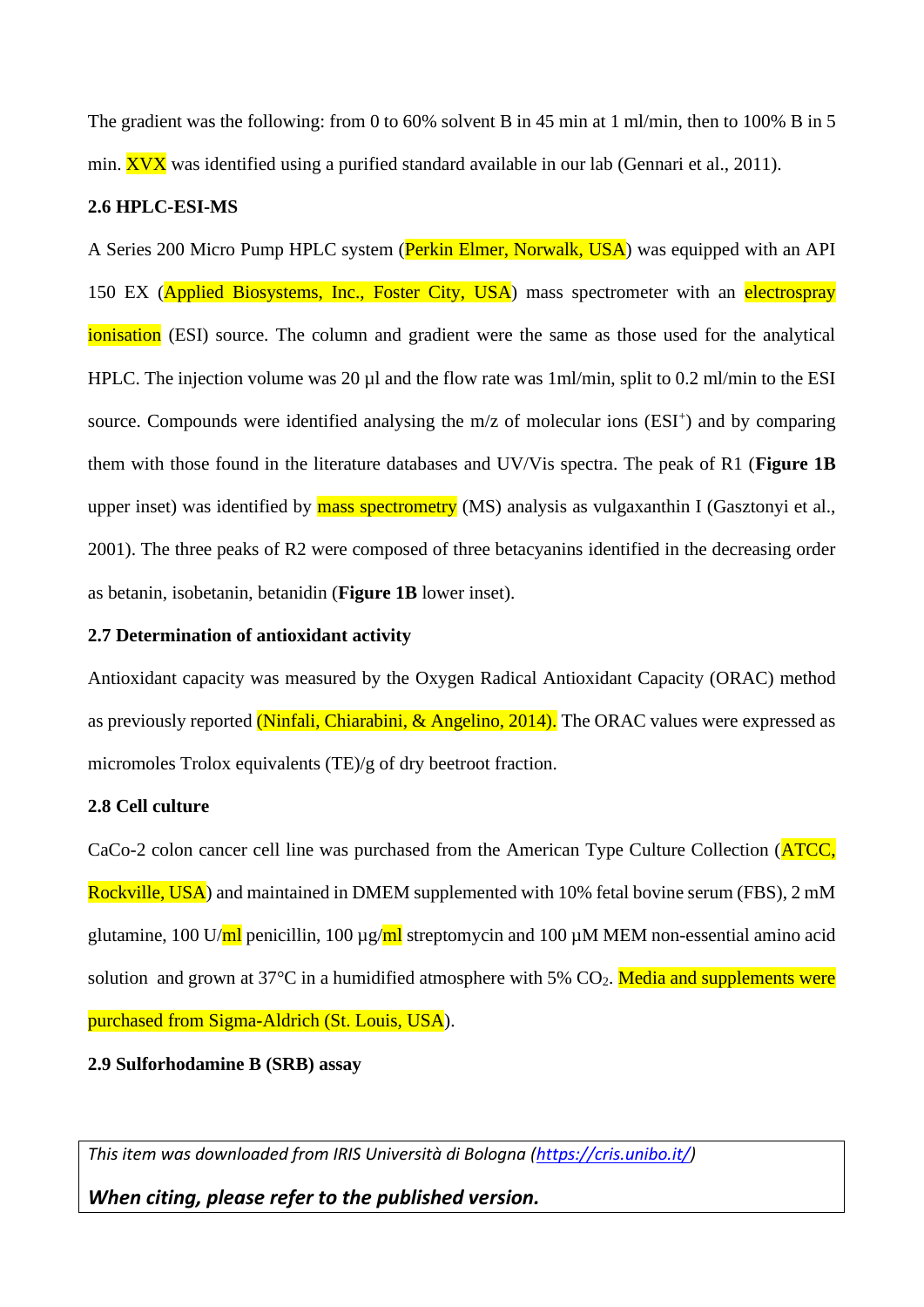The SRB assay is based on the ability of SRB dye to bind basic protein amino acid residues. The amount of dye, incorporated by the cells, indicates the cell number. Cells  $(10<sup>4</sup>/well)$  were plated in 96-well plates and treated with XVX, R1 and R2 for 24, 48 and 72 hours. At the end of treatment, cell culture medium was removed, and the cells were fixed using 100 µl/well of 50% aqueous trichloroacetic acid for 1 h at 4 °C, rinsed with water several times and incubated for 30 min with 100  $\mu$ l/well SRB solution (0.4%) (Sigma-Aldrich, St. Louis, USA). After rinsing with 1% acetic acid and solubilizing in 10 mM Tris for 20 min, the absorbance of each well was measured in a microplate reader (BioRad Laboratories, Hercules, USA) at 570 nm. The results were expressed as a percentage of cell mortality referred to control.

## **2.10 Synergy evaluation**

Compounds were tested individually and mixed in pairs or in triple combination in the cell culture medium and the cytotoxicity was evaluated by the SRB assay. The measured cell viability (V%) was converted into % of growth inhibitory effect (GIE) by the calculation: % GIE =  $(100-V\%)$  and this value was taken as an indication of the cytotoxic effect. The experimentally "Measured Cytotoxicity" in each mixture was divided by the "Expected Cytotoxicity", which is the mathematical sum of the cytotoxicity derived from the individual phytochemicals. If measured values were significantly higher than expected values, i.e. Measured/Expected Ratio  $> 1.0$  (p<0.05), a synergistic effect was considered to have occurred. A Measured/Expected Ratio  $< 1.0$  (p $< 0.05$ ) indicated an antagonistic effect; a Measured/Expected Ratio =  $1.0$  (p<0.05) indicated an additive interaction (Papi et al., 2013).

## **2.11 Western blot**

To determine **Bcl2-like protein 4** (Bax), **protein B-cell leukemia/lymphoma 2 (Bcl2)**, Caspase 3 and poly(ADP-ribose) polymerase-1 (PARP-1) protein levels, the CaCo-2 cancer cells were plated and treated with XVX, R1 and R2 individually and in the mixture. After treatment, cells were detached, collected by centrifugation at 300 g for 5 min, and the pellets were suspended in lysis buffer (20 mM

*This item was downloaded from IRIS Università di Bologna [\(https://cris.unibo.it/\)](https://cris.unibo.it/)*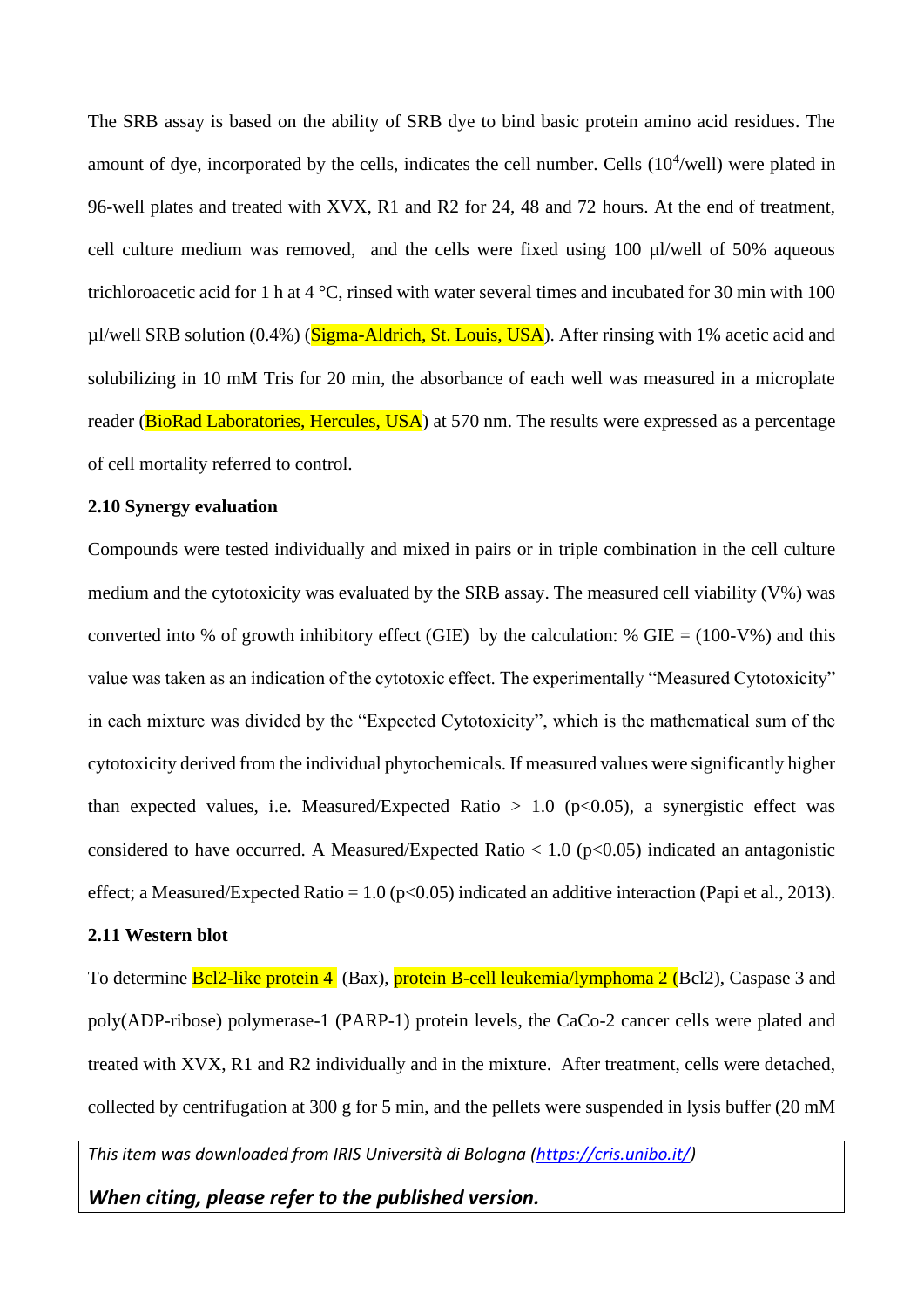Tris-HCl, pH 7.5, 0.5 mM EDTA, 0.5% Triton X-100, 5  $\mu$ M Na<sub>3</sub>VO<sub>4</sub>) and sonicated on ice, in the presence of protease inhibitors. Proteins (50 μg) from cell lysate were size fractioned in 12% SDSpolyacrylamide gel, and transferred to Hybond TM-C Extra membranes (GE Healthcare, Little Chalfont, UK) by standard protocols. After the blocking phase, the following antibodies were used according to supplier recommended concentrations: anti-Caspase 3 (Sigma-Aldrich, St. Louis, USA), anti-PARP-1 (Santa Cruz Biotechnology, Inc., Dallas, USA), anti-Bax (Applied Biosystems Inc., Foster City, USA), anti-Bcl2 (Sigma-Aldrich, St. Louis, USA). The primary antibodies were diluted 1:500 in TBS-5% milk and the respective peroxidase-conjugated secondary antibody was diluted 1:1000. The proteins were detected by luminol (GE Healthcare, Little Chalfont, UK). Bands were quantified by using densitometric images analysis software (*Image Master VDS*, *Pharmacia LKB* Biotechnology AB, Uppsala, Sweden). Protein loading was controlled by actin (1:1000) (Sigma-Aldrich, St. Louis, USA) detection after stripping of membranes with stripping solution (Thermo Fisher Scientific, Waltham, USA). Values were normalised against the actin control and statistically evaluated.

### **2.12. Reactive Oxygen Species (ROS) assay**

Generation of ROS in CaCo-2 cells was monitored by the conversion of 2',7' dichlorodihydrofluorescein diacetate (DCFH-DA) to highly fluorescent dichlorofluorescein (DCF). DCFH-DA is transformed by cellular esterase into the reduced not fluorescent form DCFH, which, in the presence of ROS, is oxidized to highly fluorescent DCF. Cells were grown on coverslips  $(2x10<sup>4</sup>/well)$  in 24 well plates and treated for 24 h with R1 and R2 individually and in combination and then incubated with 1 mM  $H_2O_2$  for 1 h at room temperature. Control cells did not receive any treatment, whereas another sample was only treated with 1 mM  $H_2O_2$  for 1 h as a positive control. After washing with PBS, all the samples were incubated in the dark for 20 min with 10 μM DCF-DA (Sigma-Aldrich, St. Louis, USA) dissolved in PBS. After incubation, the cells were rinsed three times

*This item was downloaded from IRIS Università di Bologna [\(https://cris.unibo.it/\)](https://cris.unibo.it/)*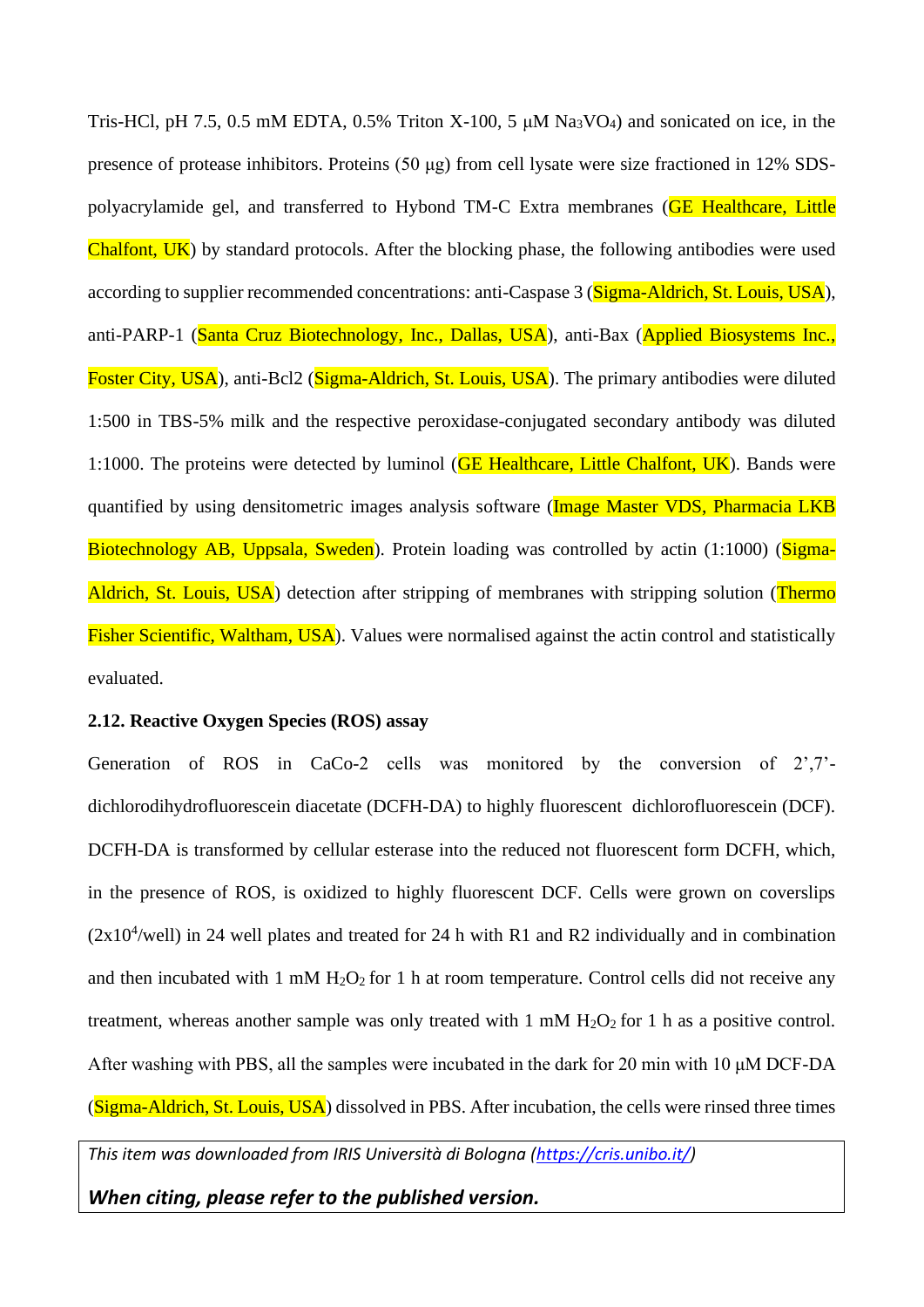with PBS and mounted with a solution of Hoescht (10  $\mu$ g/ml) and 1,4-diazabicyclo[2.2.2] octane (DABCO) (both from Sigma-Aldrich, St. Louis, USA). The samples were observed with an epifluorescence microscope (Nikon Instruments Europe BV, Amsterdam, Holland) equipped with filters for Hoescht and FITC. Cells showing a bright and intense fluorescence were counted as positive, whereas cells with no or low fluorescence were counted as negative. At least 3 fields for sample were analysed and 100-200 cells were counted. Results were expressed as % DCF fluorescent positive cells vs control.

### **2.13. RNA extraction and RTqPCR (Real Time quantitative PCR) for COX-2 and IL-8**

CaCo-2 cells were all incubated with LPS (1  $\mu$ g/ml) for 25 min and then were treated for 24h with XVX (25 µg/ml), (XVX), or R1 (0.35 µg/ml) (R1), or R2 (0.25 µg/ml) (R2), or R1+R2 (R1+R2) or XVX+ R1+ R2 (XVX+R1+R2) and results were compared to those of the cells that have not been treated with phytochemicals (LPS only).

Total RNA was extracted from CaCo-2 cells using TRIzol (Thermo Fisher Scientific, Waltham, USA) reagent. RNA (1.5 µg) of each sample was reverse transcribed using RevertAid First Strand cDNA Synthesis Kit (Thermo Fisher Scientific, Waltham, USA) following the manufacturer's protocol. RTqPCR analysis of cDNA was performed using a fluorescent nucleic acid dye (SsoFast<sup>TM</sup> EvaGreen Supermix, BioRad Laboratories, Hercules, USA) in a CFX96 system (BioRad Laboratories, Hercules, USA). We used the  $2^{-\Delta\Delta}C$ <sup>T</sup> method for relative quantification of gene expression. β-Actin was used as the house keeping gene. The list of primers was the following: Actin: F:5'- GGCATCGTGATGGACTCCG-3', R-5'-GCTGGAAGGTGGACAGCGA-3' (192 bp); IL-8: F-5'- GCTTTCTGATGGAAGAGAGC-3', R-5'-GGCACAGTGGAACAAGGACT-3' (220 bp); COX-2: F:5'-CCTGTGCCTGATGATTGC-3', R:5'-CTGATGCGTGAAGTGCTG-3' (162 bp).

### **2.14 Statistical analysis**

*This item was downloaded from IRIS Università di Bologna [\(https://cris.unibo.it/\)](https://cris.unibo.it/)*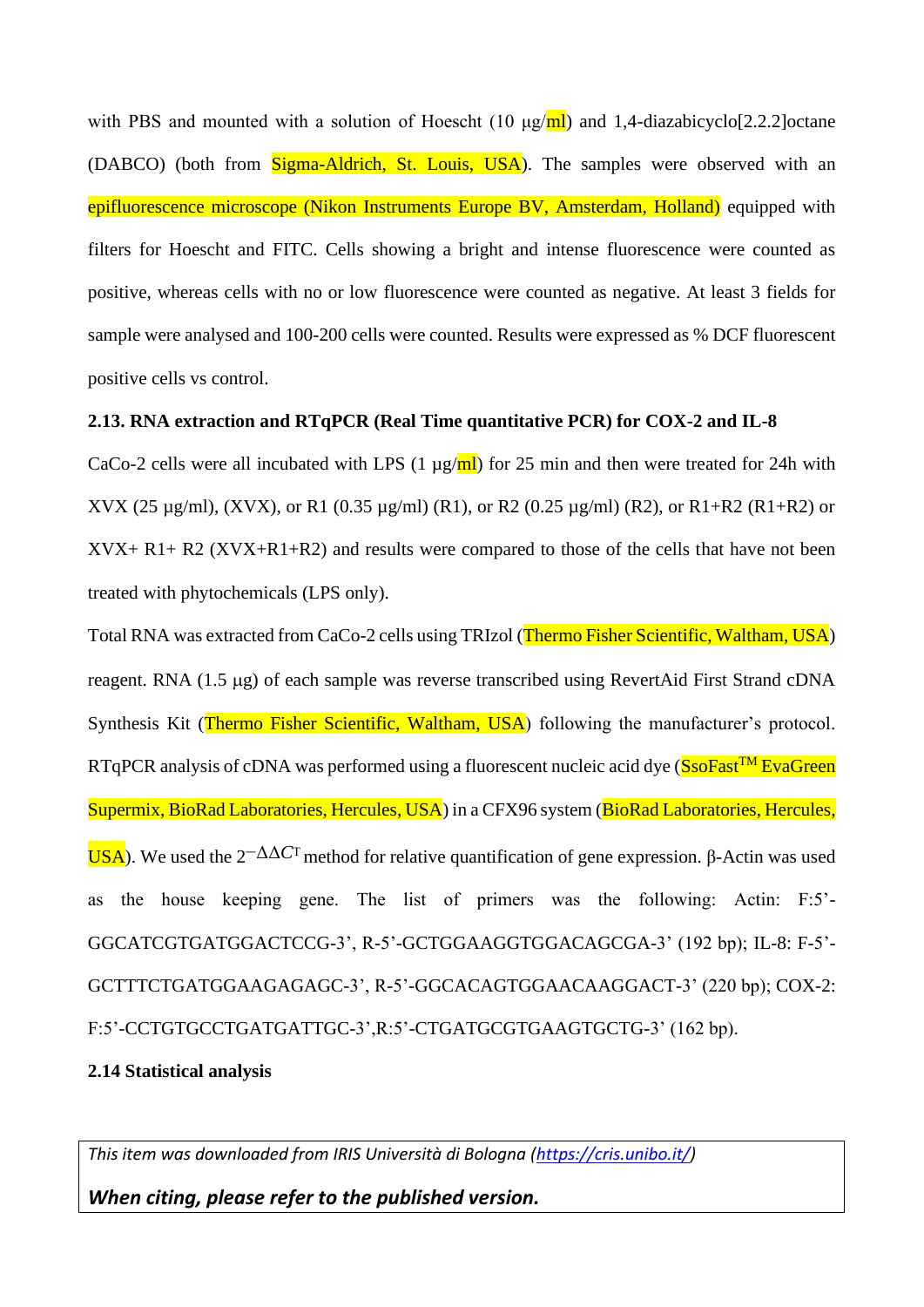Experiments were replicated three times with three samples analyzed per replicate. Results were expressed as mean  $\pm$  SD of nine obtained values. Statistical significance was assessed by one-way ANOVA, using PRISM 5.1 (GraphPad Software, La Jolla, USA). The results have been considered statistically significant when  $p < 0.05$ .

#### **3. Results and discussion**

#### **3.1 Composition of R1 and R2**

The composition of R1 and R2 is summarized in **Table 1** and it has been determined through absorbance values, HPLC retention times and MS analysis. This table also shows the antioxidant activity, measured by means of the ORAC method, of the R1 and R2 fractions, together with the betalains yields obtained in the purification process.

The chromatographic profile of the DEAE FF column chromatography is shown in **Figure 1A**. The purification process was scaled up to 5 g of dry extract, dissolved into 40 ml of equilibrating buffer, loaded onto the column. Considering the total areas of the three peaks, it was determined that the betaxanthins of R1 represent the 11% of the sum of the peaks area and that the betacyanins of R2 represent the 61%. Since the R3 peak, accounting for 28% of the whole peaks area, was discarded for its content of flavonoids, we were able to obtain, for each 5 g of extract processed with the DEAE FF chromatography,  $0.5 \pm 0.1$  g of lyophilized R1 and  $3.5 \pm 0.5$  g of R2 were obtained.

The R2 fraction was that endowed of the highest antioxidant capacity, thus confirming data reported in literature regarding the higher antioxidant capacity of betacyanins, compared to betaxanthins (Kugler et al., 2007). As R1 was entirely composed by betaxanthins and R2 by betacyanins **(Table 1)**, these two fractions were utilized for in vitro cytotoxicity studies in CaCo-2 cancer cell line.

**3.2 Antiradical activity of R1 and R2 as detected by DCF-DA assay**We induced The oxidative stress was induced by  $H_2O_2$ , which elicits ROS production, that can be visualized by the DCF-DA

*This item was downloaded from IRIS Università di Bologna [\(https://cris.unibo.it/\)](https://cris.unibo.it/)*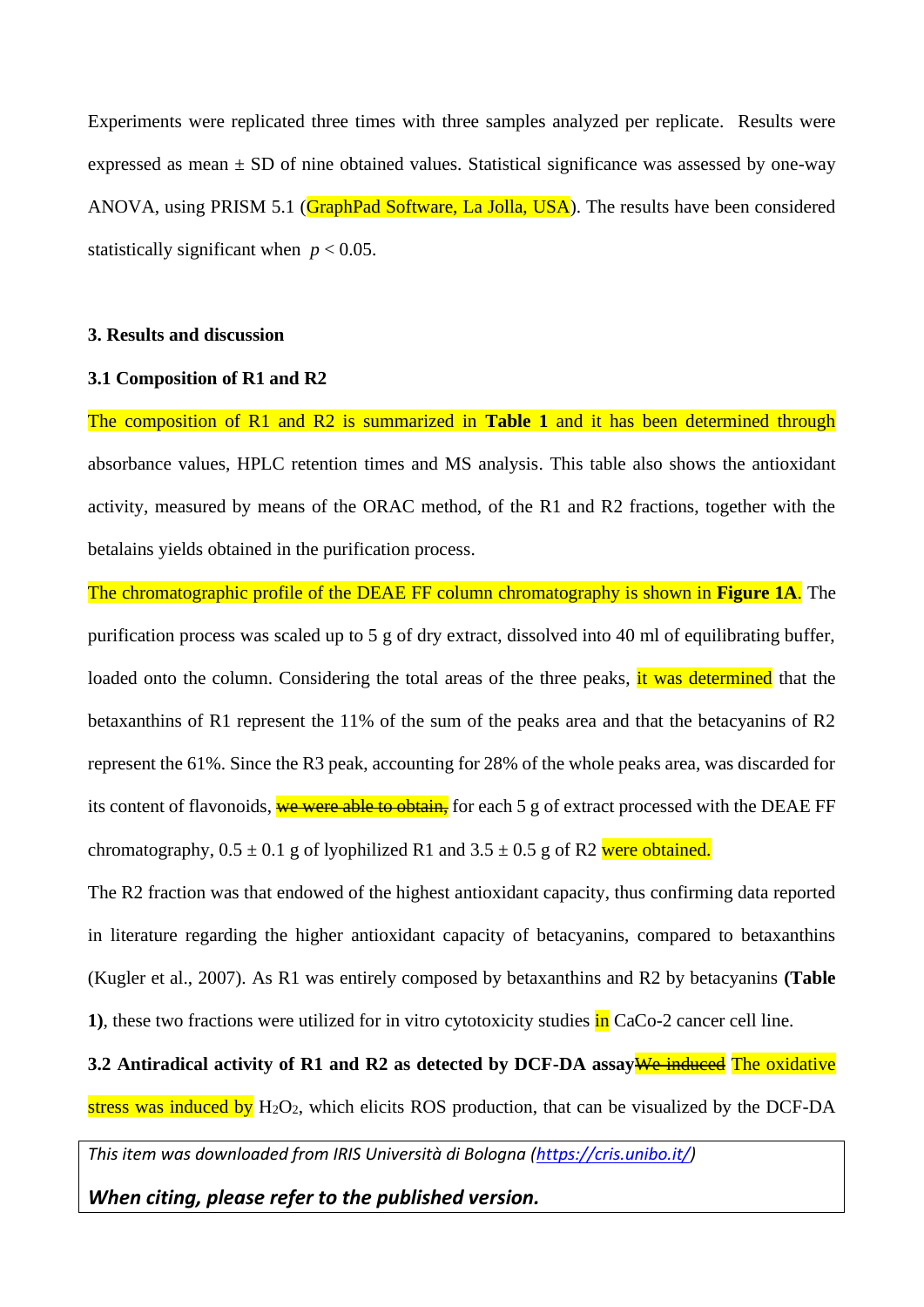assay. CaCo-2 cells were treated with R1 or R2 or R1 + R2 for 24 h, then  $1 \text{m} \text{M H}_2\text{O}_2$  was administered for 1 h and the presence of ROS was evaluated by the DCF-DA assay **(Figure 2)**. Cells producing ROS showed intense green fluorescence and could be evaluated as positive. In untreated control cells, rare positive cells were detected ( $6 \pm 3\%$ ), whereas in CaCo-2 cells only treated with H<sub>2</sub>O<sub>2</sub>, the percentage of positive cells increased to  $71 \pm 13\%$  (Figure 2). The positive cells percentage decreased to  $6.2 \pm 3.1\%$  and  $3.5 \pm 1.4\%$  when the CaCo-2 cells were pretreated with R1 or R2, respectively. Moreover, the fluorescent cells decreased to  $2.4 \pm 0.6\%$  when pre-treated with R1 + R2 **(Figure 2)**. These findings showed a powerful antioxidant activity for R1 and R2, when used alone and in combination. The fact that R1 and R2 were able to reduce the oxidative damage, induced by H2O2 directly into the cells, shows that the betaxanthins and betacyanins contained in the R1 and R2 fractions are able to cross the membranes and exert their antioxidant activity inside the cells.

#### **3.3 Cytotoxicity of XVX, R1 and R2 in Caco-2 cells**

We first investigated The cytotoxicity of the individual phytochemicals was investigated. CaCo-2 cells were incubated with various concentrations of XVX for 24, 48 and 72 h and SRB assay was performed. The dose-response cytotoxic effect of XVX in the 12.5-50 µg/ml range is shown in **Figure 3A.** XVX exhibited the greatest effect on CaCo-2 cells viability when used at 50  $\mu$ g/ml. The IC<sub>50</sub> value was found at 25 µg/ml after 24 and 48 hours of incubation. At 25 µg/ml XVX concentration, the effect on cells viability was more relevant at 24 and 48 h than at 72 h, when a significant decrease in cell mortality was observed ( $p = 0.004$ ). The cell death decrease at 72 h could mean that the CaCo-2 cells have the ability to metabolize or extrude part of the XVX within 72 h. On the contrary, at 50 ug/ml XVX concentration, the cytotoxic effect increased over time with the maximum effect at 72 h  $(p = 0.002)$ . Hence, at this concentration, XVX showed sustained strong cytotoxicity over the testing period and the cells showed a less efficiency in metabolizing and extruding higher concentrations of the drug. were unable to metabolize or extrude the drug A hormetic effect was observed when CaCo-

*This item was downloaded from IRIS Università di Bologna [\(https://cris.unibo.it/\)](https://cris.unibo.it/)*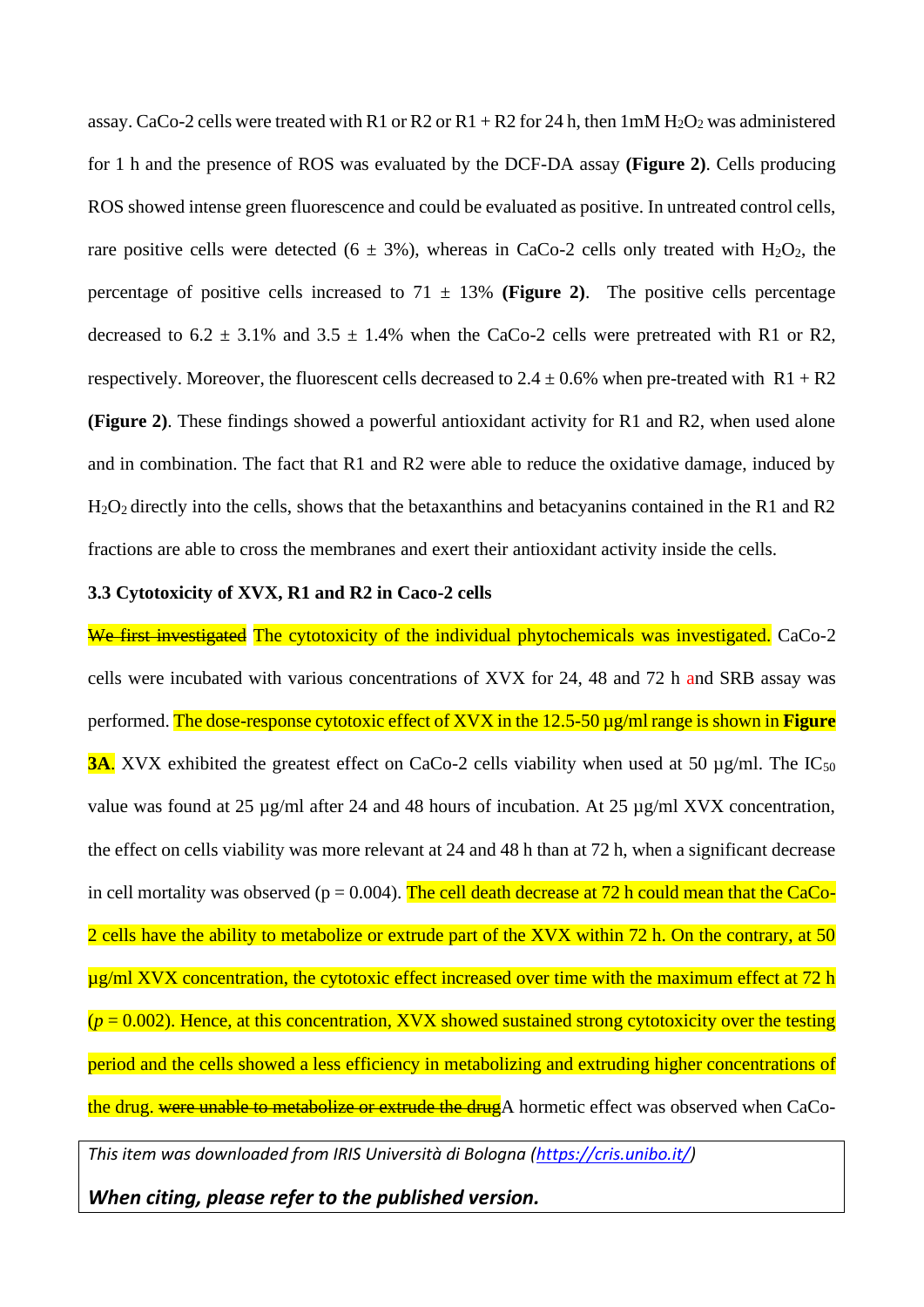2 cells were incubated with increasing concentrations of R1 and R2 fractions In fact, cytotoxicity was more evident at lower concentrations, than at higher concentrations **(Figure 3B, Inset)**. Regarding the specific cytotoxic concentrations, the highest effect was observed at  $0.35 \mu g/ml \text{ }R1$ and 0.25 µg/ml R2. The cytotoxic effect of individual R1 and R2 was analysed in time-course experiments. The effect of 0.35 and 0.25 µg/ml R1 and R2 in CaCo-2 cells incubated for 24, 48 and 72 h is shown in **Figure 3B.** The cytotoxicity of both R1 ( $p = 0.036$ ) and R2 ( $p = 0.026$ ) significantly decreased after 72 h of treatment, thus indicating that CaCo-2 cells are able to metabolize and/or extrude R1 and R2.

In order to evaluate a possible synergistic effect of XVX in combination with R1 or R2, we used the 25  $\mu$ g/ml XVX concentration, corresponding to the IC<sub>50</sub> value, was used in combination with 0.35 or 0.25  $\mu$ g/ml R1 or R2, respectively. XVX combined with R1 ( $p = 0.003$ ) or R2 ( $p = 0.007$ ), exhibited, in both cases, a high and significant cytotoxic effect even after 72 h of treatment **(Figure 3C)**. In fact, the XVX + R1 combination induced  $67.7 \pm 7.9\%$  cells mortality, while the XVX + R2 combination induced  $68.9 \pm 3.8\%$ . These results showed that both R1 and R2 exhibited a synergistic cytotoxic effect when used in combination with XVX. The synergy was evaluated by calculating the ratio of the measured/expected cytotoxicity, which was  $1.53 \pm 0.15$  for XVX + R1 and  $1.54 \pm 0.16$ for XVX + R2 **(Table 1, Supplementary)**. The ability of betalains to enhance XVX cytotoxicity may stem from their capacity to hamper XVX catabolism or inhibit its expulsion from the cells, probably by modulating the Multidrug resistance (MDR) system (Eid, El-Readi, Eldin, Fatani, & Wink, 2013). We also tested The cytotoxic effect in CaCo-2 cells of the triple combination  $XVX + R1 + R2$  at the same concentrations used for the above mentioned combinations was also tested. The triple combination was the most cytotoxic combination for CaCo-2 cells, especially when used in the 24 h treatment **(Figure 3C)**, when compared to  $XVX + R1$  treatment  $(p < 0.001)$  and  $XVX + R2$  treatment  $(p<0.001)$ . These results highlight the ability of the triple combination to maintain cytotoxicity

*This item was downloaded from IRIS Università di Bologna [\(https://cris.unibo.it/\)](https://cris.unibo.it/)*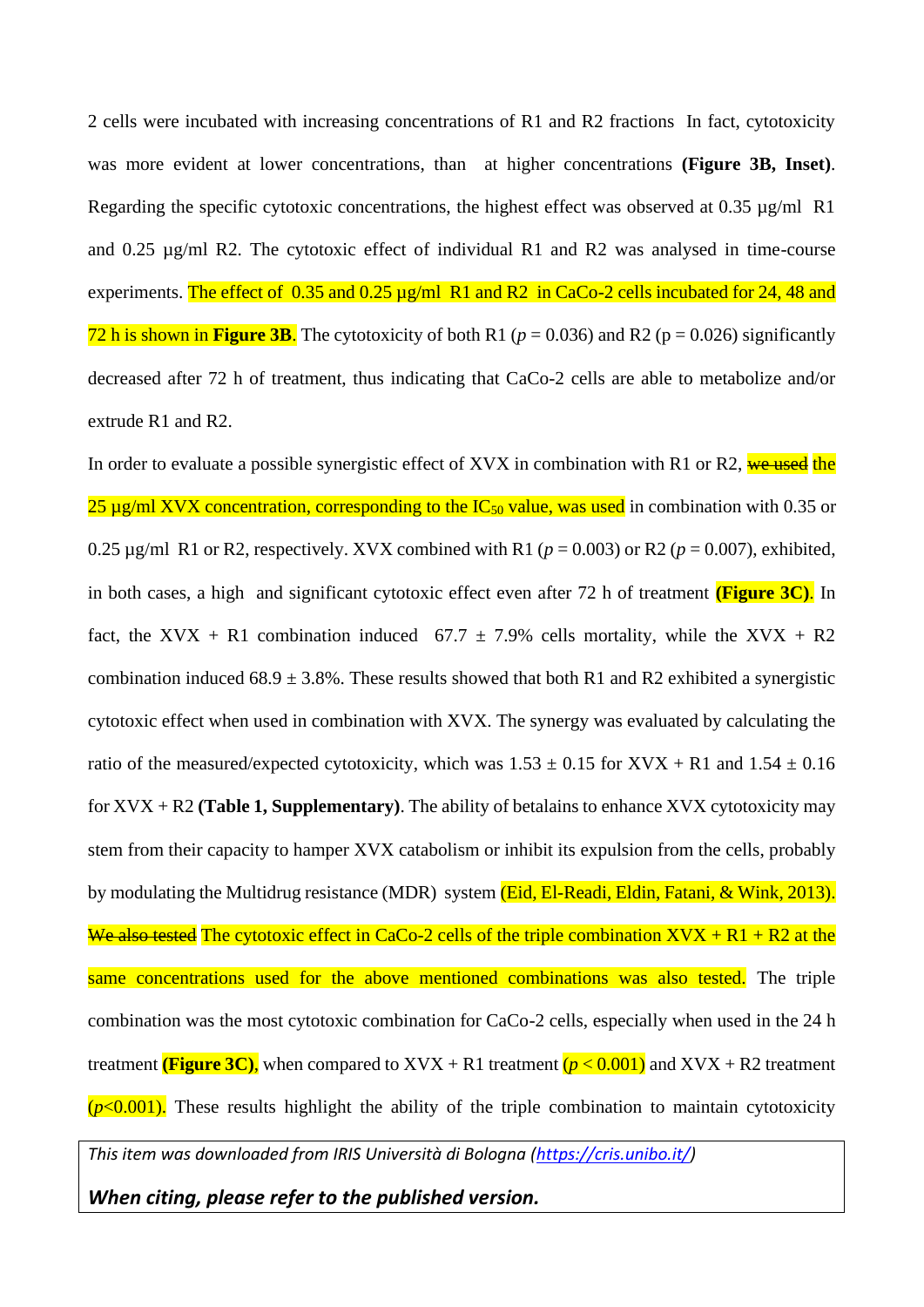through 72 h, when the cells mortality was  $85.6 \pm 5.1\%$  and the measured/expected ratio was  $1.39 \pm 1.39$ 0.14 **(Table 1, Supplementary)**.

These results prompted us to analyse the effects of single phytochemicals and the triple combination on the molecular targets involved in the induction of apoptosis in CaCo-2 cells, as previously demonstrated for XVX (Papi et al., 2013).

#### **3.4 Apoptosis induction in Caco-2 cells**

XVX, R1 and R2 used alone or in the triple combination were incubated for 24 h with the CaCo-2 cells and Bcl-2, Bax, Caspase 3 and poly(ADP-ribose) polymerase-1 (PARP-1) expression levels were evaluated. The effects of these phytochemicals on the expression of the above mentioned molecular targets, involved in the apoptotic process, are shown in **Figure 4**. Bcl-2 protein expression levels significantly decreased in the presence of R1 and  $XVX + R2 + R1$ , but not in the presence of R2 or XVX alone. Conversely, the Bax protein expression levels increased with individual concentrations of R2, as well as with the combination of  $XVX + R2 + R1$ , but not with the treatment with R1 or XVX alone. Cleaved PARP-1 levels significantly increased compared to the untreated cells, both with the individual concentrations of XVX, R2 and R1 as well as with the combination of  $XVX + R2 + R1$ . The levels of cleaved Caspase 3 increased significantly with individual treatments of XVX, R2 and R1 as well as with the triple combination **(Figure 4)**.

Overall, a down regulation of Bcl-2 was observed, together with an over expression of the proapoptotic Bax protein, with some individual compounds, but always with the triple combination. The Bcl2/Bax ratio decrease is considered as an indicator of the activation of intrinsic (mitochondrial) pathway of apoptosis (Khan, Adhami, & Mukhtar, 2008). The downstream apoptotic signaling molecules, represented by the cleaved Caspase 3 as well as the cleaved PARP-1, were consequently increased. Caspase 3 plays a central role in the execution phase of cell apoptosis as it is responsible of the proteolytic cleavage of PARP-1, a nuclear enzyme involved in DNA repair and stability, which

*This item was downloaded from IRIS Università di Bologna [\(https://cris.unibo.it/\)](https://cris.unibo.it/)*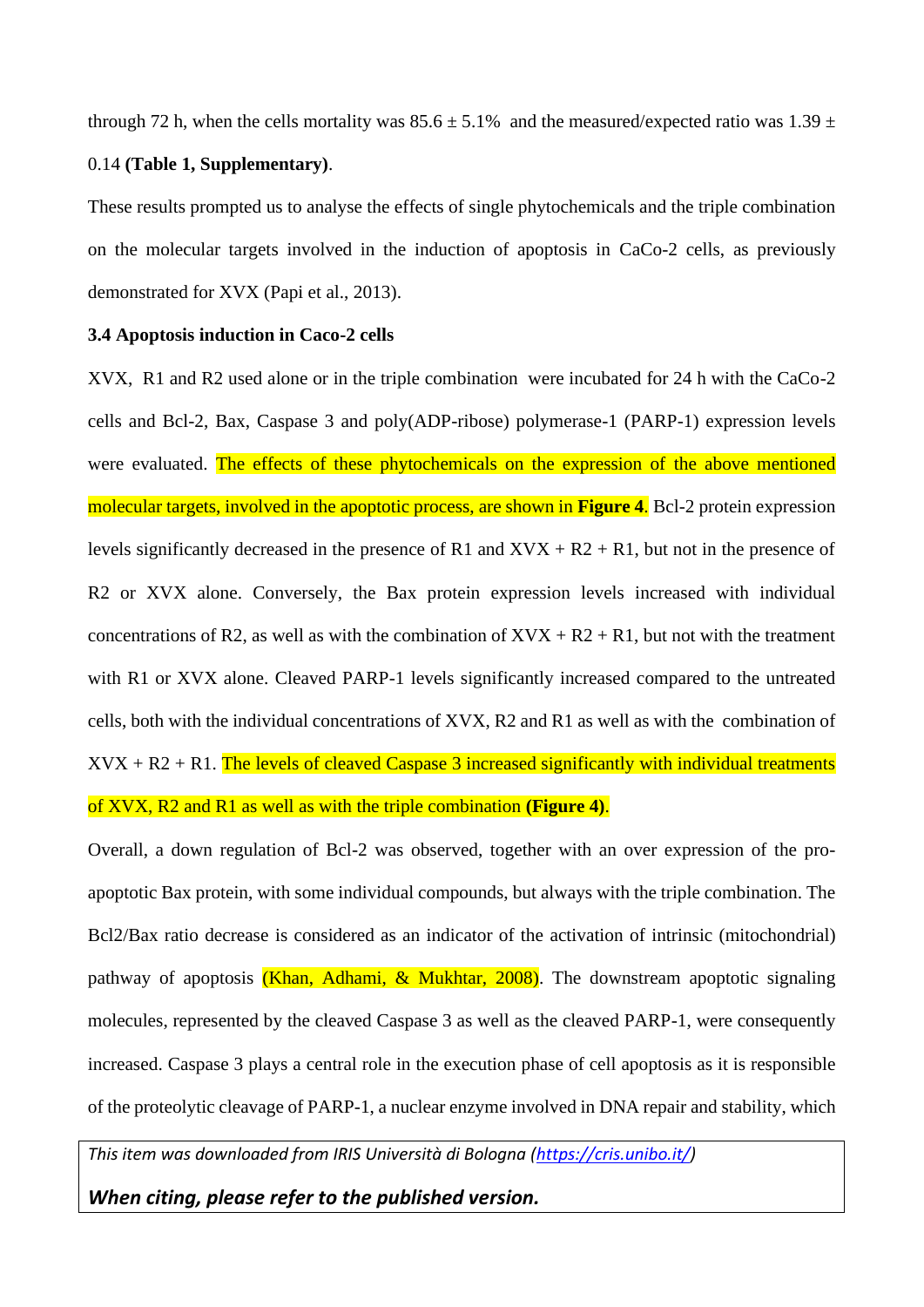is cut and then inactivated by Caspase 3. On the whole, our results show the activation of an intrinsic apoptotic pathway in CaCo-2 cells, which was triggered to different extents by the individual compounds XVX, R1 and R2, but mainly by their combination. This means that there is a potential chemopreventive effect exerted by the three nutrients. Moreover, since these molecules were shown to be largely bioavailable (Tesoriere et al., 2013), a systemic cytoprotective effect in the intestine, liver and peripheral tissues is also conceivable.

#### **3.5 Transcriptional inhibition of COX-2 and IL-8**

We performed RTqPCR experiments were performed to evaluate the mRNA expression levels of IL-8 and COX-2, the pro-inflammatory markers which support the over-proliferation of colon cancer cells (Sheng et al., 1998; Suh, Afaq, Johnson, & Mukhtar, 2009). We observed Detectable COX-2 and IL-8 mRNA levels were observed only after treatment with LPS, a known compound able to induce inflammation.

XVX alone induced a mild decrease in COX-2 mRNA expression levels; R1 also prompted a slight decrease in mRNA expression, whereas R2 markedly reduced mRNA expression levels.  $R1 + R2$  as well as the triple combination  $XVX + R1 + R2$  were both able to significantly reduce the mRNA expression levels of COX-2 **(Figure 5A)**. Therefore, the R1 + R2 combination and also the triple combination  $XVX + R1 + R2$  inhibited the expression of COX-2 and its product PGE2, which in turn is no longer able to induce the over expression of Bcl-2, the anti-apoptotic protein (Suh et al., 2009). Th series of events strengthens the cytotoxic effect of our phytochemicals in CaCo-2 colon cancer cells.

Moreover, since IL-8 is the principal cytokine involved in the inflammation process that can lead to colon cancer development (Lee et al., 2012), we also assessed whether our phytochemicals were able to regulate IL-8 mRNA expression levels was assessed. We observed A mild decrease in IL-8 mRNA

*This item was downloaded from IRIS Università di Bologna [\(https://cris.unibo.it/\)](https://cris.unibo.it/)*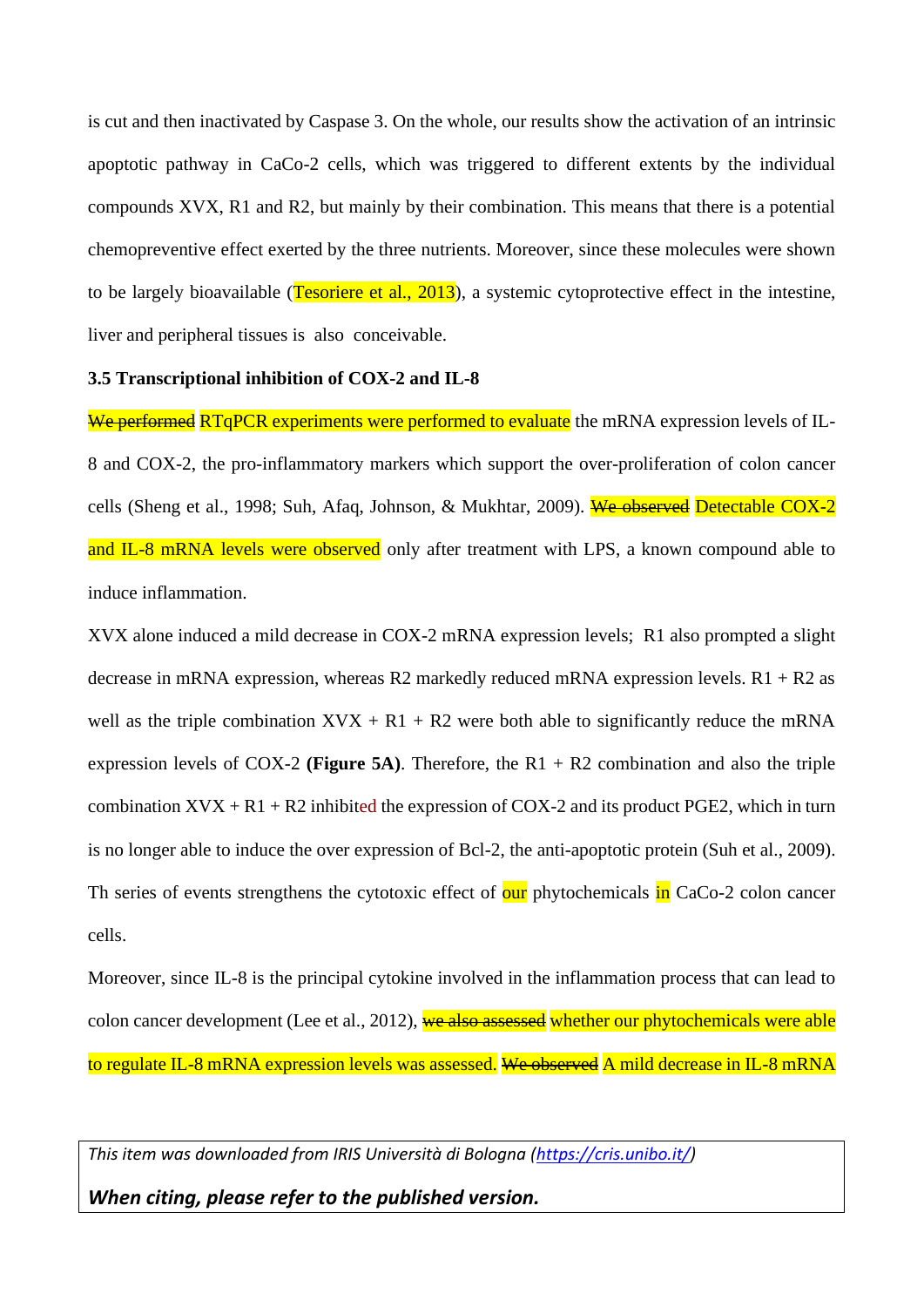expression levels after XVX treatment was observed; whereas R1, R2, R1+R2 and XVX+R1+R2 treatments were all able to significantly reduce IL-8 mRNA expression **(Figure 5B)**.

## **4. Conclusions**

We improved The present study describes an improved ion exchange column chromatography protocol for purification of gram quantities of betaxanthins and betacyanins from red beetroot, that were used for cytotoxicity studies alone and in combination with XVX, the main cytotoxic flavonoid from BVc seeds. Our results showed that XVX, R1 and R2 individual treatments exerted a cytotoxic effect in CaCo-2 tumor cell lines at 24 and 48 h. Cytotoxicity of R1 and R2 showed a hormetic pattern and we observed the highest cytotoxicity was observed when the fractions were used in the range of 0.25-0.35  $\mu$ g/ml, which is a quite low concentration range. In contrast, XVX showed its IC<sub>50</sub> cytotoxic activity at 25 µg/ml. The combinations of  $XVX + R1$ ,  $XVX + R2$  and  $XVX + R1 + R2$  led to a significant synergistic cytotoxic effect in CaCo-2 cells, with the highest cytotoxicity observed at 72 h. In other words, the cytotoxic effect of the couples and the triple combinations increased and protracted over the time. In a previous study (Papi et al., 2013), we demonstrated it has been shown that XVX could be more effective in triggering cancer cell death when combined with other phytochemicals. In the present study, we show it has been shown that there is a synergism among XVX, R1 and R2 that could improve their individual cytotoxic effects,

A possible explanation for the increased cytotoxicity of the XVX+R1+R2 treatment in comparison with XVX alone lies in the ability of betalains to significantly reduce COX-2 and IL-8 mRNA expression levels. This inhibition leads to a down regulation of the anti-apoptotic protein Bcl-2. In fact, our results show that XVX alone is not able to reduce Bcl-2 levels, while the triple combination XVX+R1+R2 can significantly decrease it.

*This item was downloaded from IRIS Università di Bologna [\(https://cris.unibo.it/\)](https://cris.unibo.it/)*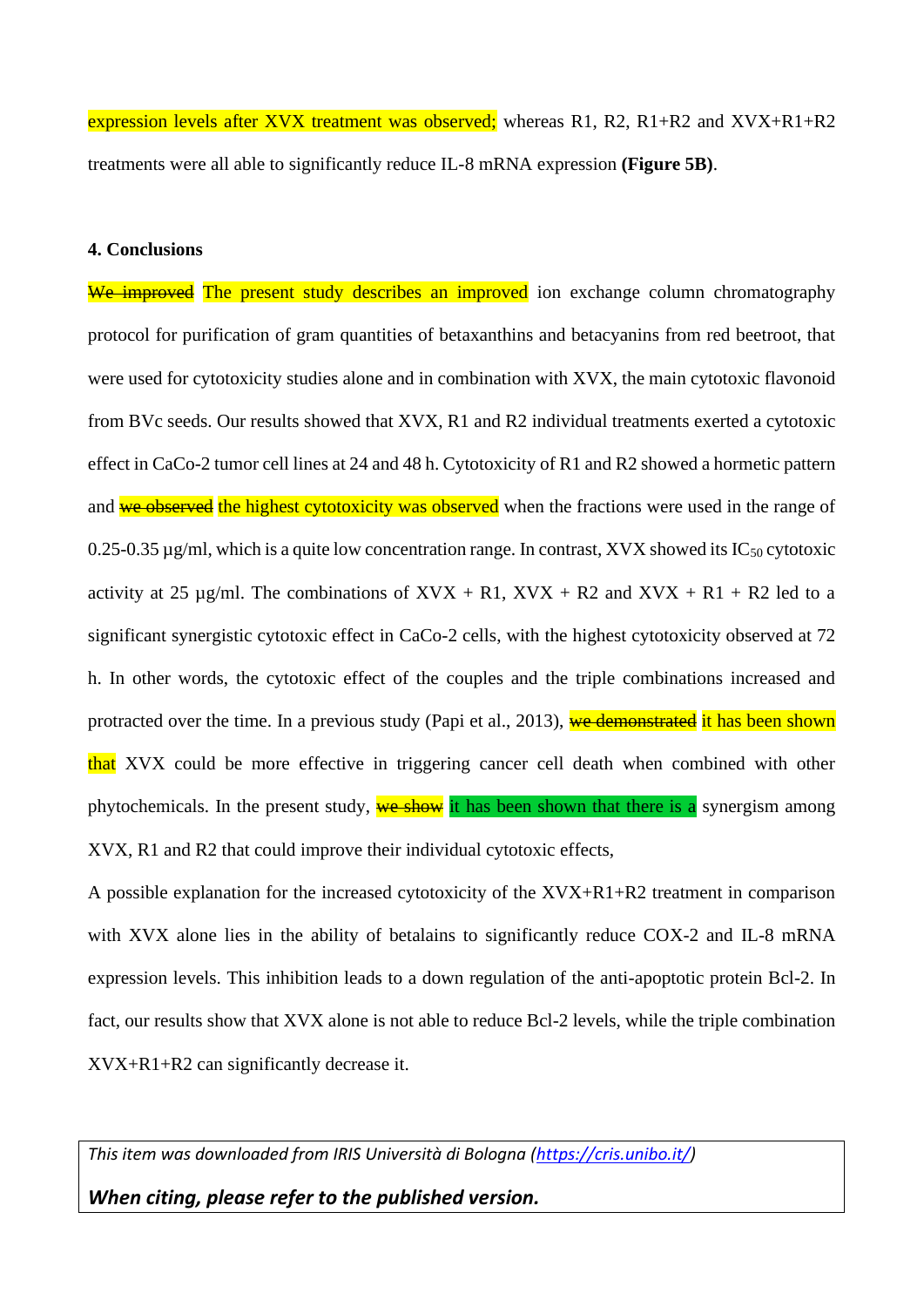We do not know It is unclear at present if the cytotoxic effect is triggered either by the intact phytochemicals or by their metabolites and therefore studies are in progress in our laboratory to detect the presence of metabolic products in the cells and in the culture medium.

Our findings also highlight the powerful antioxidant capacity of the two betalain fractions, as already reported (Esatbeyoglu, Wagner, Schini-Kerth, & Rimbach, 2015; Tesoriere et al., 2013).</u> Our data also suggest that R1 and R2 and their combination may work efficiently as anti-oxidant agents against ROS compounds, even inside the cells, taking advantage of their remarkable ability to cross the cell membrane.

Both ORAC and DCF-DA assays demonstrated the antioxidant activity of R1 and R2, when used individually and in combination.  $H_2O_2$  treatment triggered a robust ROS production, which was abolished when the cells were pre-treated with R1 and R2 for 24 h. In this case, the antioxidant mechanisms, activated by R1 and R2, were able to contrast ROS development. It has already been demonstrated that betalains work as strong anti-oxidant agents through a direct scavenger mechanism exerted by hydroxyl and imino groups and through the regulation of Nuclear factor (erythroid-derived 2)-like 2 (Nrf2) expression and the increase of phase II enzymes levels (Tesoriere et al., 2012; Esatbeyoglu, et al., 2015). As ROS development was abolished in CaCo-2 cells that had taken R1 and R2 24 hours before  $H_2O_2$  treatment, it could be hypothesized that Nrf2 and Phase II enzymes might be involved in the antioxidant activity of betalains. These findings support the hypothesis that R1 and R2 present in BVr belong to the family of antioxidant compounds found in foods (like vitamin E, genistein, epigallo-catechin-3-gallate, curcumin, piperine and sulforaphane) that are thought to inhibit cancer development (Su, Z.Y. et al.; 2012).

The present results also suggest that phytochemicals extracted from BVr might have very useful applications in tumor chemoprevention *in vitro* and *in vivo* studies: specific nutraceutical preparations or food derived mixtures, enriched with XVX and betalains from red beetroot or possibly from the

*This item was downloaded from IRIS Università di Bologna [\(https://cris.unibo.it/\)](https://cris.unibo.it/)*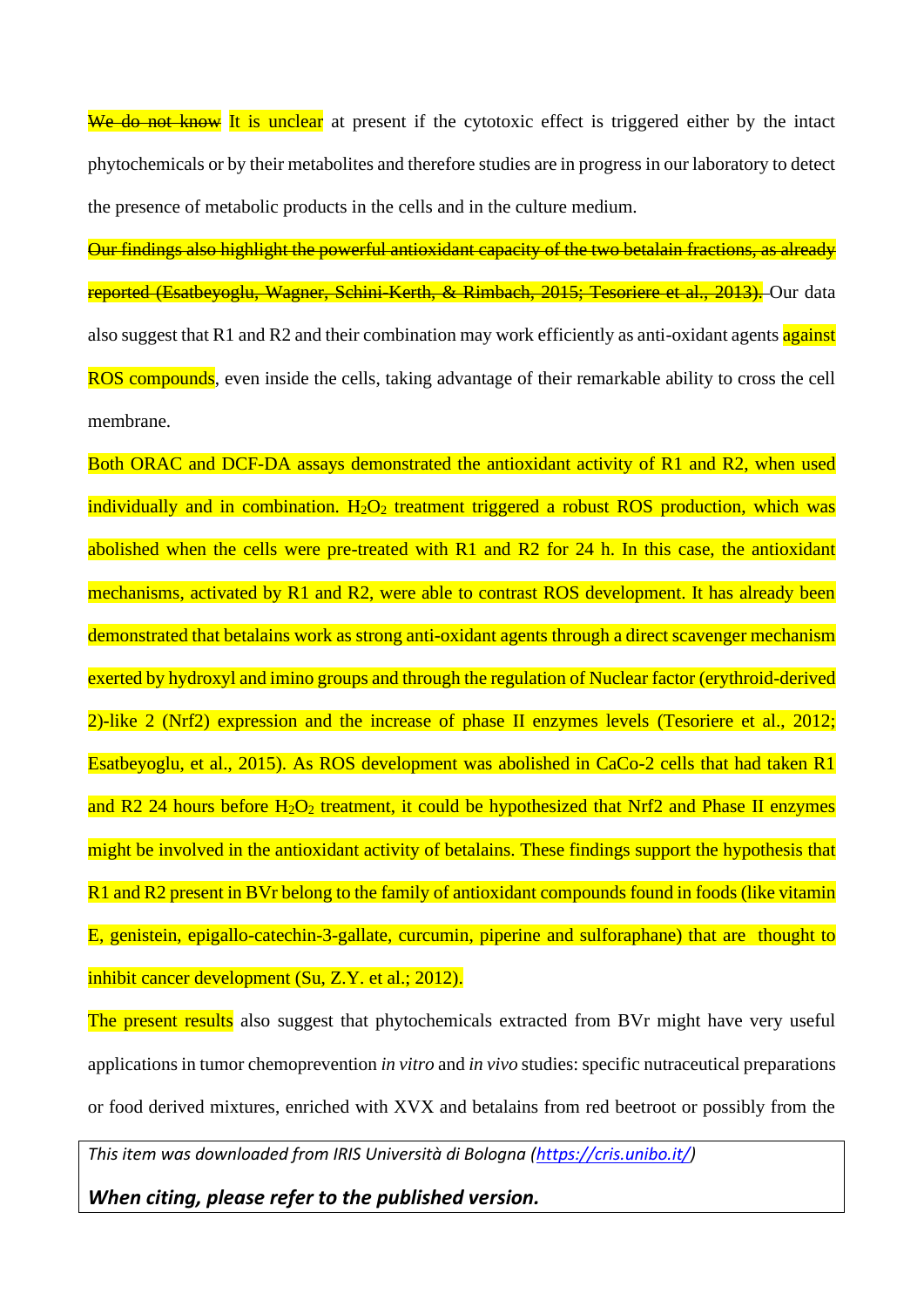food colorant E162 (widely used for human food preparations), might be proposed as diet components, with the aim of reducing and limiting cancer onset and development.

#### **Acknowledgments**

We acknowledge the financial support of the University of Urbino "Carlo Bo". The authors wish to thank Mr. Marco Golinucci, of the SUBA SEEDS COMPANY, for providing Swiss chard seeds. We are also indebted to Dr. Mauro Formica, University of Urbino and Dr. Ilona Di Maio, University of Perugia for their help in the identification of the betalains by UV-Vis spectra and HPLC/MS analysis. Finally, we are grateful to Gianluca Scarpa for his preparation of the Figures and to Timothy Bloom, a mother-tongue English language instructor, University of Urbino, for his editorial assistance regarding the English language.

### **Abbreviations**

 $Bax = Bcl2$ -like protein 4

- Bcl2 = B-cell leukemia/lymphoma 2
- $BLS = Betalains$
- BVc = *Beta vulgaris* var. *cicla* L.
- BVr = *Beta vulgaris* var. *rubra* L.
- $COX-2 = Cyclooxygenase-2$
- CRC = Colorectal carcinoma
- DAD = Diode array detector
- DCFH-DA = 2',7'-dichlorodihydrofluorescein diacetate

#### $ESI =$  electrospray ionisation

- GAE = Gallic Acid Equivalent
- HPLC-MS = High Pressure Liquid Cromatography-Mass Spectrometry
- $IL8 = Interleukin 8$

*This item was downloaded from IRIS Università di Bologna [\(https://cris.unibo.it/\)](https://cris.unibo.it/)*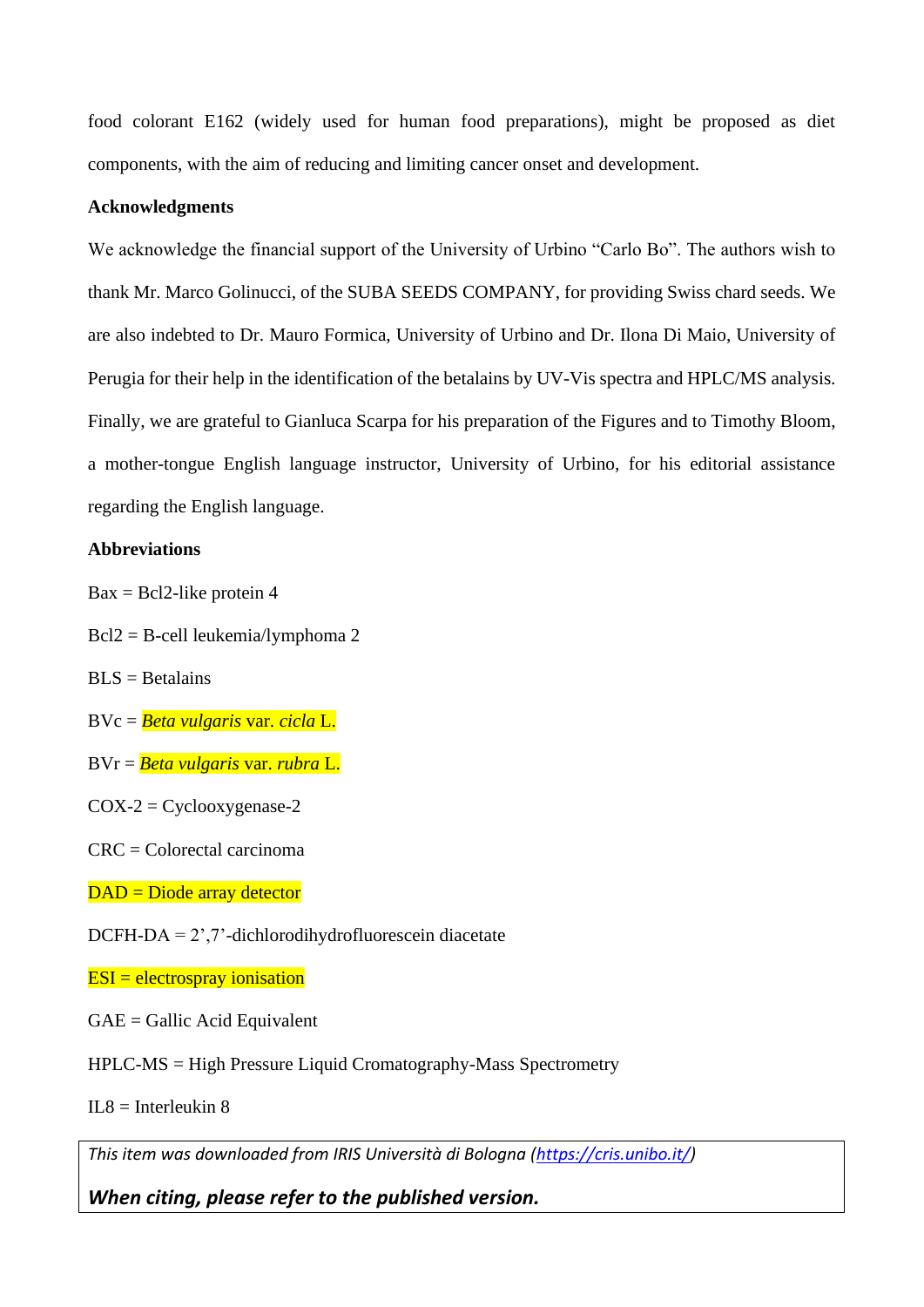- $LPS = Lipopolysaccharide$
- MDR = Multi Drug Resistance
- $Nrf2 = Nuclear factor (erythroid-derived 2) like 2$
- ORAC = Oxygen Radical Antioxidant Capacity
- PARP1 = Poly ADP-Ribosyl Polymerase 1
- PGE2 = Prostaglandin E2
- ROS = Reactive Oxygen Species
- SRB = Sulforhodamine B
- $XVX = Vitexin-2-O-xyloside$

## **Conflicts of interest**

The authors declare no conflict of interest.

#### **References**

- Castellar, M. R., Solano, F., & Obon, J. M. (2012). Betacyanin and other antioxidants production during growth of *Opuntia stricta* (Haw.) fruits. *Plant Foods for Human Nutrition*, *67*, 337- 343.
- Cejudo-Bastante, M. J., Chaalal, M., Louaileche, H., Parrado, J., & Heredia, F. J. (2014). Betalain profile, phenolic content, and color characterization of different parts and varieties of *Opuntia ficus-indica*. *J. Agric. Food Chem, 62*, 8491-8499.
- Chethana, S., Nayak, C. A., & Raghavarao, K. S. M. S. (2007). Aqueous two phase extraction for purification and concentration of betalains. *Journal of Food Engineering, 81,* 679-687.
- Eid, S. Y., El-Readi, M. Z., Eldin, E. E., Fatani, S. H., & Wink, M. (2013). Influence of combinations of digitonin with selected phenolics, terpenoids, and alkaloids on the expression and activity of P-glycoprotein in leukaemia and colon cancer cells. *Phytomedicine*, *21*, 47-61.

*This item was downloaded from IRIS Università di Bologna [\(https://cris.unibo.it/\)](https://cris.unibo.it/)*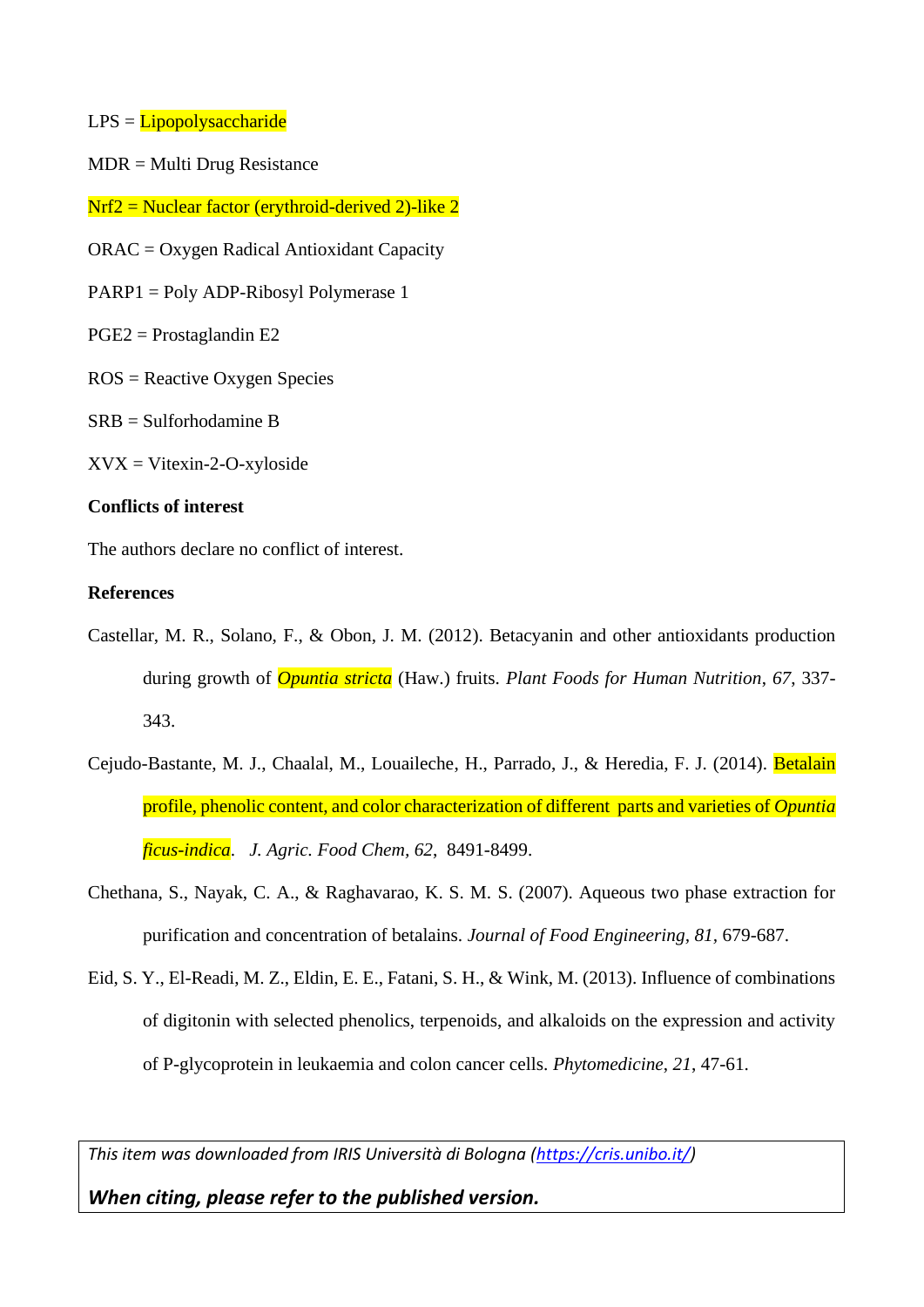- Esatbeyoglu, T., Wagner, A. E., Schini-Kerth, V. B., & Rimbach, G. (2015). Betanin--a food colorant with biological activity. *Molecular Nutrition & Food Research*, *59*, 36-47.
- Feugang, J. M., Konarski, P., Zou, D., Stintzing, F. C., & Zou, C. (2006). Nutritional and medicinal use of *Cactus pear* (*Opuntia* spp.) cladodes and fruits. *Frontiers in Bioscience*, *11*, 2574-2589.
- Gasztonyi, M. N., Daood, H., Hájos, M. T., & Biacs, P. (2001). Comparison of red beet (*Beta vulgaris*  var *conditiva*) varieties on the basis of their pigment components. *Journal of the Science of Food and Agriculture, 81,* 932–933.
- Gennari, L., Felletti, M., Blasa, M., Angelino, D., Celeghini, C., Corallini, A., & Ninfali, P. (2011). Total extract of *Beta vulgaris* var. *cicla* seeds versus its purified phenolic components: antioxidant activities and antiproliferative effects against colon cancer cells. *Phytochemical Analysis*, *22*, 272-279.
- Hardy, R. G., Meltzer, S. J., & Jankowski, J. A. (2000). ABC of colorectal cancer. Molecular basis for risk factors. *British Medical Journal*, *321*, 886-889.
- Khan, N., Adhami, V. M., & Mukhtar, H. (2008). Apoptosis by dietary agents for prevention and treatment of cancer. *Biochemical Pharmacology*, *76*, 1333-1339.
- Kugler, F., Graneis, S., Stintzing, F. C., & Carle, R. (2007). Studies on betaxanthin profiles of vegetables and fruits from the *Chenopodiaceae* and *Cactaceae*. *Z Naturforsch C*, *62*, 311-318.
- Kugler, F., Stintzing, F. C., & Carle, R. (2004). Identification of betalains from petioles of differently colored Swiss chard (*Beta vulgaris* L. ssp. *cicla* [L.] Alef. Cv. Bright Lights) by highperformance liquid chromatography-electrospray ionization mass spectrometry. *Journal of Agricultural and Food Chemistry*, *52*, 2975-2981.
- Lee, Y. S., Choi, I., Ning, Y., Kim, N. Y., Khatchadourian, V., Yang, D., Chung, H. K., Choi, D., LaBonte, M. J., Ladner, R. D., Nagulapalli Venkata, K. C., Rosenberg, D. O., Petasis, N. A., Lenz, H. J., & Hong, Y. K. (2012). Interleukin-8 and its receptor CXCR2 in the tumour

*This item was downloaded from IRIS Università di Bologna [\(https://cris.unibo.it/\)](https://cris.unibo.it/)*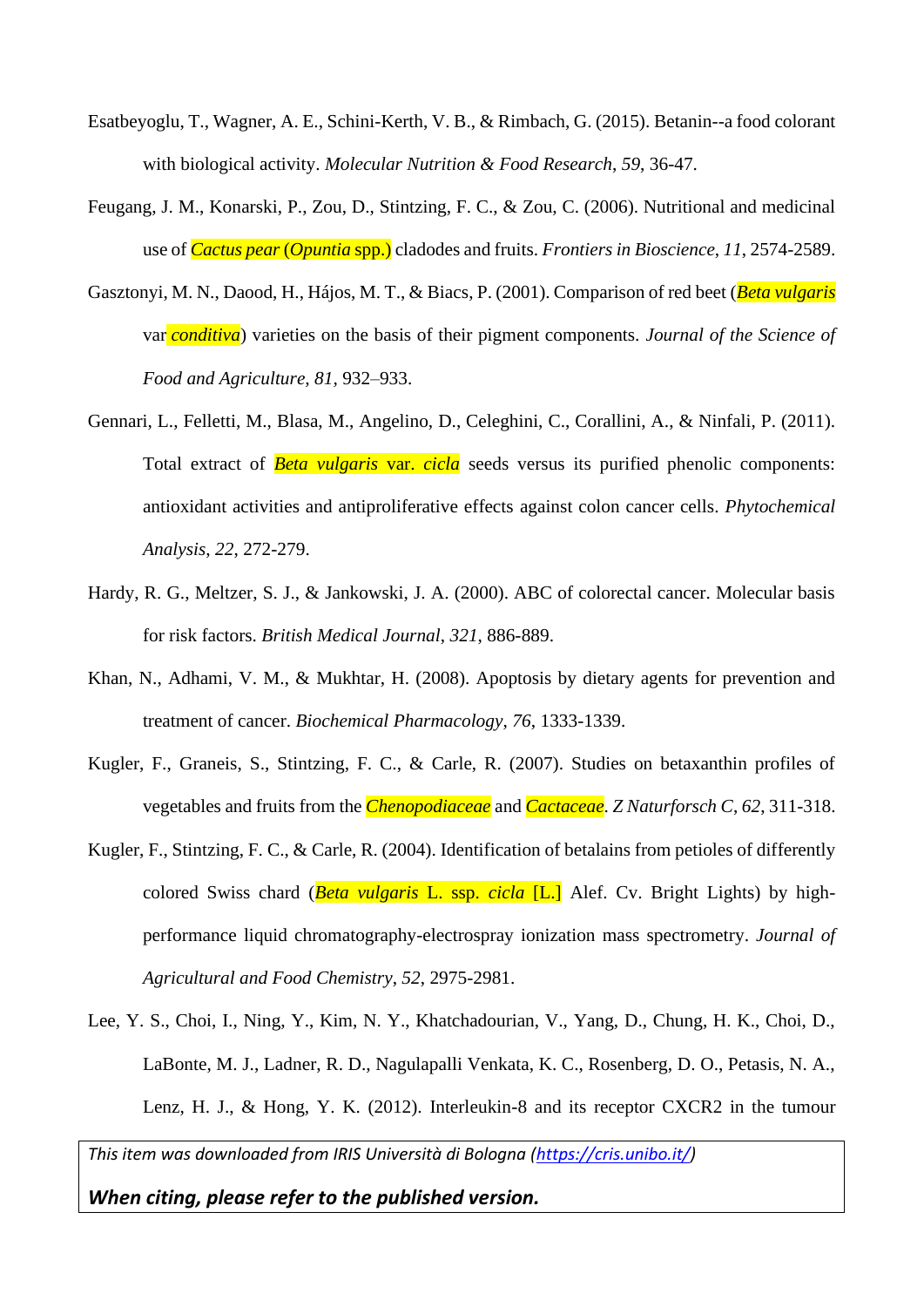microenvironment promote colon cancer growth, progression and metastasis. *British Journal of Cancer*, *106*, 1833-1841.

- Ma, L. Y., Liu, R. H., Xu, X. D., Yu, M. Q., Zhang, Q., & Liu, H. L. (2010). The pharmacokinetics of *C*-glycosyl flavones of Hawthorn leaf flavonoids in rat after single dose oral administration. *Phytomedicine*, *17*, 640-645.
- Nilsson, T. (1970). Studies into the pigments in beetroot (*Beta vulgaris* L. *ssp. vulgaris var. rubra* L.). *Lantbrukshogskolans Annaler, 36,* 179-219.
- Ninfali, P. & Angelino, D. (2013). Nutritional and functional potential of *Beta vulgaris cicla* and *rubra*. *Fitoterapia*, *89*, 188-199.
- Ninfali, P. & Bacchiocca, M. (2003). Polyphenols and antioxidant capacity of vegetables under fresh and frozen conditions. *Journal of Agricultural and Food Chemistry*, *51*, 2222-2226.
- Ninfali, P., Chiarabini, A., & Angelino, D. (2014). The ORAC/kcal ratio qualifies nutritional and functional properties of fruit juices, nectars, and fruit drinks. *International Journal of Food Sciences and Nutrition*, *65*, 708-712.
- Ninfali, P., Mea, G., Giorgini, S., Rocchi, M., & Bacchiocca, M. (2005). Antioxidant capacity of vegetables, spices and dressings relevant to nutrition. *British Journal of Nutrition*, *93*, 257-  $266.$
- Papi, A., Farabegoli, F., Iori, R., Orlandi, M., De Nicola, G. R., Bagatta, M., Angelino, D., Gennari, L., & Ninfali, P. (2013). Vitexin-2-O-xyloside, raphasatin and (-)-epigallocatechin-3-gallate synergistically affect cell growth and apoptosis of colon cancer cells. *Food Chemistry*, *138*, 1521- 1530.
- Piccirillo, S., Filomeni, G., Brune, B., Rotilio, G., & Ciriolo, M. R. (2009). Redox mechanisms involved in the selective activation of Nrf2-mediated resistance versus p53-dependent apoptosis in adenocarcinoma cells. *The Journal of Biological Chemistry*, *284*, 27721-27733.

*This item was downloaded from IRIS Università di Bologna [\(https://cris.unibo.it/\)](https://cris.unibo.it/)*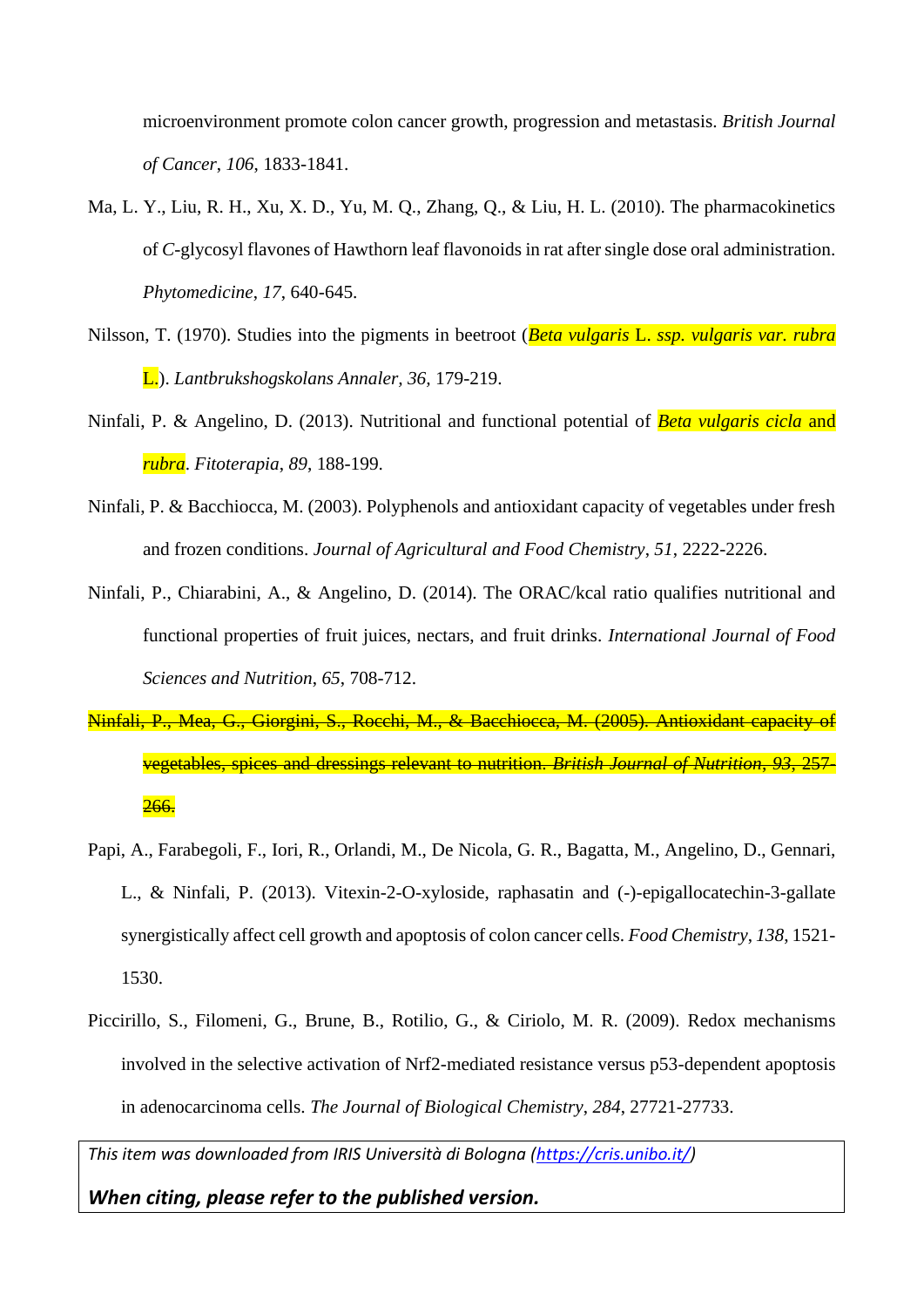- Račkauskienė, I., Pukalskas, A., Venskutonis, P. R., Fiore, A., Troise, A. D., & Fogliano, V. (2015). Effects of beetroot (*Beta vulgaris*) preparations on the Maillard reaction products in milk and meat-protein model systems. *Food Research International, 70,* 31-39.
- Reddy, M. K., Alexander-Lindo, R. L., & Nair, M. G. (2005). Relative inhibition of lipid peroxidation, cyclooxygenase enzymes, and human tumor cell proliferation by natural food colors. *Journal of Agricultural and Food Chemistry*, *53*, 9268-9273.
- Schneider, C. & Pozzi, A. (2011). Cyclooxygenases and lipoxygenases in cancer. *Cancer Metastasis Reviews*, *30*, 277-294.
- Sheng, H., Shao, J., Morrow, J. D., Beauchamp, R. D., & Dubois, R. N. (1998). Modulation of apoptosis and Bcl-2 expression by prostaglandin E2 in human colon cancer cells. *Cancer Research*, *58*, 362-366.
- Singleton, V. L., Orthofer, R., & Lamuela-Raventos, R. M. (1999). Analysis of total phenols and other oxidation substrates and antioxidants by means of Folin-Ciocalteau reagent. *Methods in Enzymology, 299,* 152-178.
- Stintzing, F. C., Conrad, J., Klaiber, I., Beifuss, U., & Carle, R. (2004). Structural investigations on betacyanin pigments by LC NMR and 2D NMR spectroscopy. *Phytochemistry*, *65*, 415-422.
- Stintzing, F. C., Kammerer, D., Schieber, A., Adama, H., Nacoulma, O. G., & Carle, R. (2004). Betacyanins and phenolic compounds from *Amaranthus spinosus* L. and *Boerhavia erecta* L. *Z Naturforsch C*, *59*, 1-8.
- Strillacci, A., Griffoni, C., Lazzarini, G., Valerii, M. C., Di, M. S., Rizzello, F., Campieri, M., Moyer, M. P., Tomasi, V., & Spisni, E. (2010). Selective cyclooxygenase-2 silencing mediated by engineered E. coli and RNA interference induces anti-tumour effects in human colon cancer cells. *British Journal of Cancer*, *103*, 975-986.

*This item was downloaded from IRIS Università di Bologna [\(https://cris.unibo.it/\)](https://cris.unibo.it/)*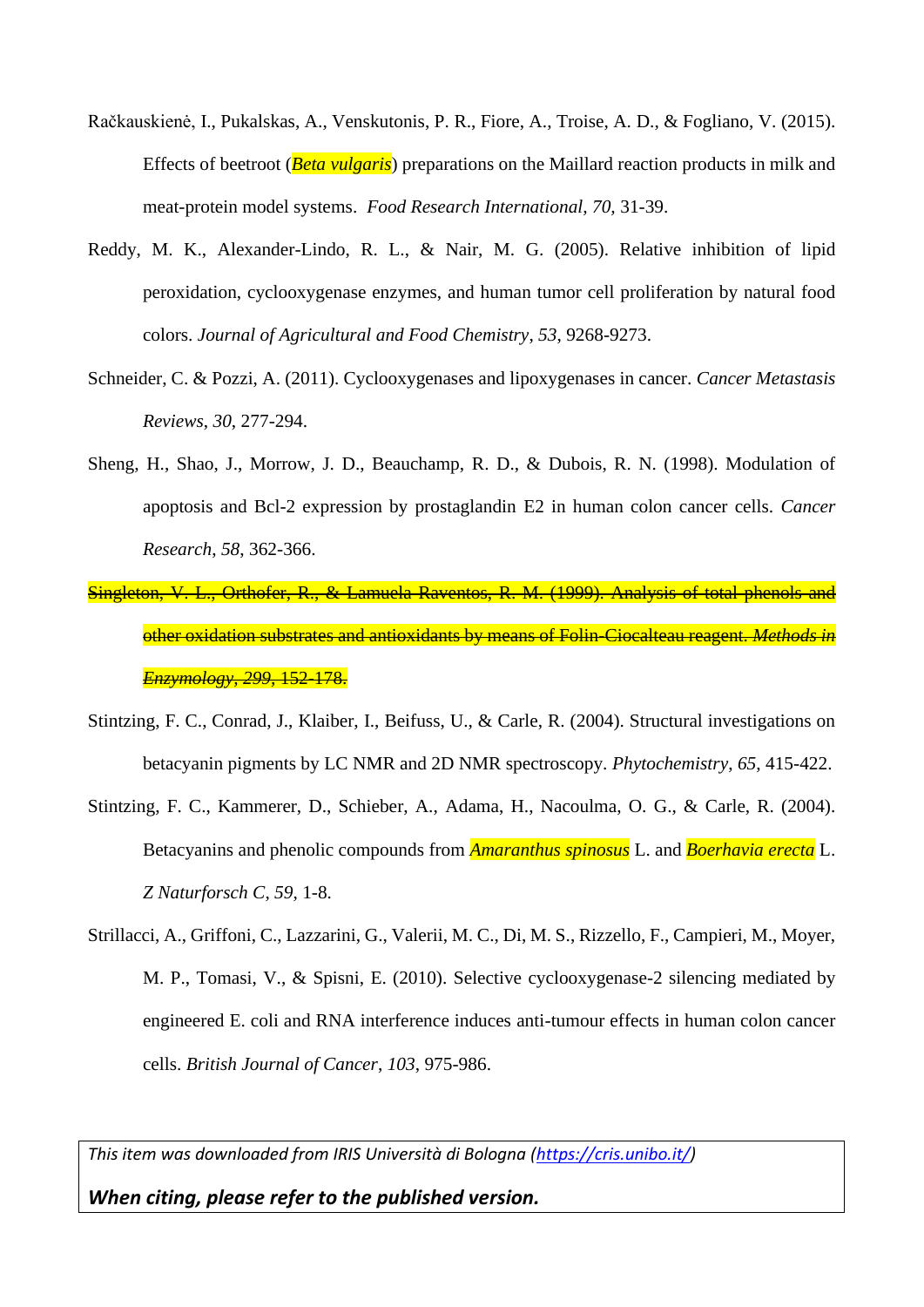- Su, Z.Y., Shu, L., Khor, T.O., Lee, J.H., Fuentes, F., & Kong, A.N. (2013). A perspective on dietary phytochemicals and cancer chemoprevention: oxidative stress, nrf2, and epigenomics. *Topics in Current Chemistry, 329*, 133-162.
- Suh, Y., Afaq, F., Johnson, J. J., & Mukhtar, H. (2009). A plant flavonoid fisetin induces apoptosis in colon cancer cells by inhibition of COX2 and Wnt/EGFR/NF-kappaB-signaling pathways. *Carcinogenesis*, *30*, 300-307.
- Tesoriere, L., Gentile, C., Angileri, F., Attanzio, A., Tutone, M., Allegra, M., & Livrea, M. A. (2013). Trans-epithelial transport of the betalain pigments indicaxanthin and betanin across Caco-2 cell monolayers and influence of food matrix. *European Journal of Nutrition*, *52*, 1077-1087.
- Vulic, J.J., Cebovic, T.N., Canadanovic, V.M., Cetkovic, G.S., Djilas, S.M., Canadanovic-Brunet, J.M., Velicanski, A.S., Cvetkovic, D.D., & Tumbas, V.T. (2013). Antiradical, antimicrobial and cytotoxic activities of commercial beetroot pomace. *Journal of Functional Foods,* 4, 713- 721.
- Yu, Y. & Chadee, K. (1998). Prostaglandin E2 stimulates IL-8 gene expression in human colonic epithelial cells by a posttranscriptional mechanism. *The Journal of Immunology*, *161*, 3746- 3752.

*This item was downloaded from IRIS Università di Bologna [\(https://cris.unibo.it/\)](https://cris.unibo.it/)*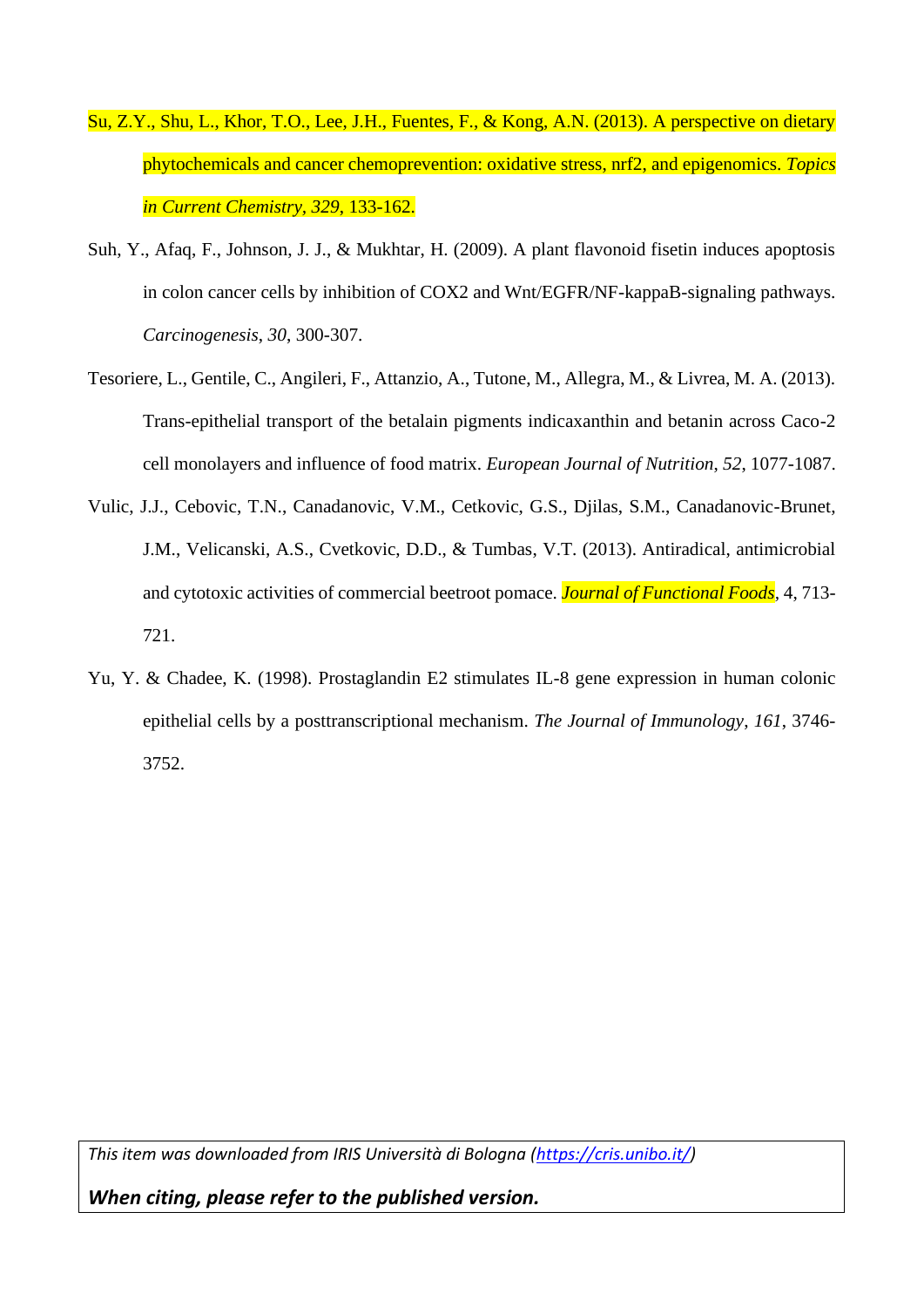**Figures captions**

**Figure 1. Chromatographic profile obtained from the DEAE fast flow column loaded with red beetroot extract and HPLC chromatogram of the whole beetroot extract and of the separated fractions.** A) R1, R2, R3 indicate the betalains peaks, obtained by reading absorbance of the fractions at 477 nm (R1 and R3) and 536 nm (R2). R1 was eluted with a  $0-0.08$  M NaCl gradient in 10 mM Na-phosphate buffer pH 7.5; R2 was eluted with 0.08 M NaCl isocratic in the same buffer; R3 was eluted with a 0.08-0.5 M NaCl gradient in the same buffer. B) HPLC chromatogram of beetroot whole extract: peak 1 indicates vulgaxanthin I, peak 2 betanin, peak 3 isobetanin, peak 4 betanidin.  $\lambda$  It indicates the change of reading Absorbance from 477 to 536 nm at 25 min.

**Figure 2. DCF-DA assay in CaCo-2 cells treated with phytochemicals before H2O<sup>2</sup> treatment. CTRL**, untreated cells;  $H_2O_2$ , cell treated with 1 mM  $H_2O_2$  for 1 h; **R1**, cells treated with 0.35  $\mu$ g/ml R1 for 24 h and then with 1 mM  $H_2O_2$  for 1 h; R2, cells treated with 0.25  $\mu$ g/ml R2 for 24 h and then with 1 mM H<sub>2</sub>O<sub>2</sub> for 1 h; **R1** + **R2**, cells treated with 0.35  $\mu$ g/ml R1 + 0.25  $\mu$ g/ml R2 for 24 h and then with 1 mM  $H_2O_2$  for 1 h. Data are expressed as average percentage of positive cells. At least three fields were evaluated and 100-200 cells were counted in each experiment.  $**p < 0.01$ .

**Figure 3. Cytotoxic effects of XVX and R1 and R2 on CaCo-2 cells after 24, 48 and 72h treatments.** The % of cells mortality induced by XVX alone (A), R1 or R2 alone (B) and the combinations of  $XVX + R1$ ,  $XVX + R2$  and  $XVX + R1 + R2$  (C), compared to control untreated cells (that had a mean of 5% cells mortality), is shown. Figure 3B inset shows the hormetic effect of the cytotoxicity induced by R1 and R2 at 24h, which exhibited different cytotoxicity levels when used at low or high concentrations.  ${}^*p < 0.05$ ;  ${}^{**}p < 0.01$ ;  ${}^{**}p < 0.001$ ; n.s., not statistically significant.

**Figure 4. Detection of apoptosis in XVX, R1 and R2 treated CaCo-2 cell line by Western blot analysis.** Cells were not treated (CTR); or treated with XVX (25 μg/ml), R2 (0.25 μg/ml), R1 (0.35  $\mu$ g/ml), XVX + R2 + R1 at the same concentrations for 24 h. Bcl2, Bax, cleaved PARP1 (PARP) and cleaved caspase 3 levels were assessed in cell lysate of CaCo-2 colon cancer cell line. The molecular

*This item was downloaded from IRIS Università di Bologna [\(https://cris.unibo.it/\)](https://cris.unibo.it/)*